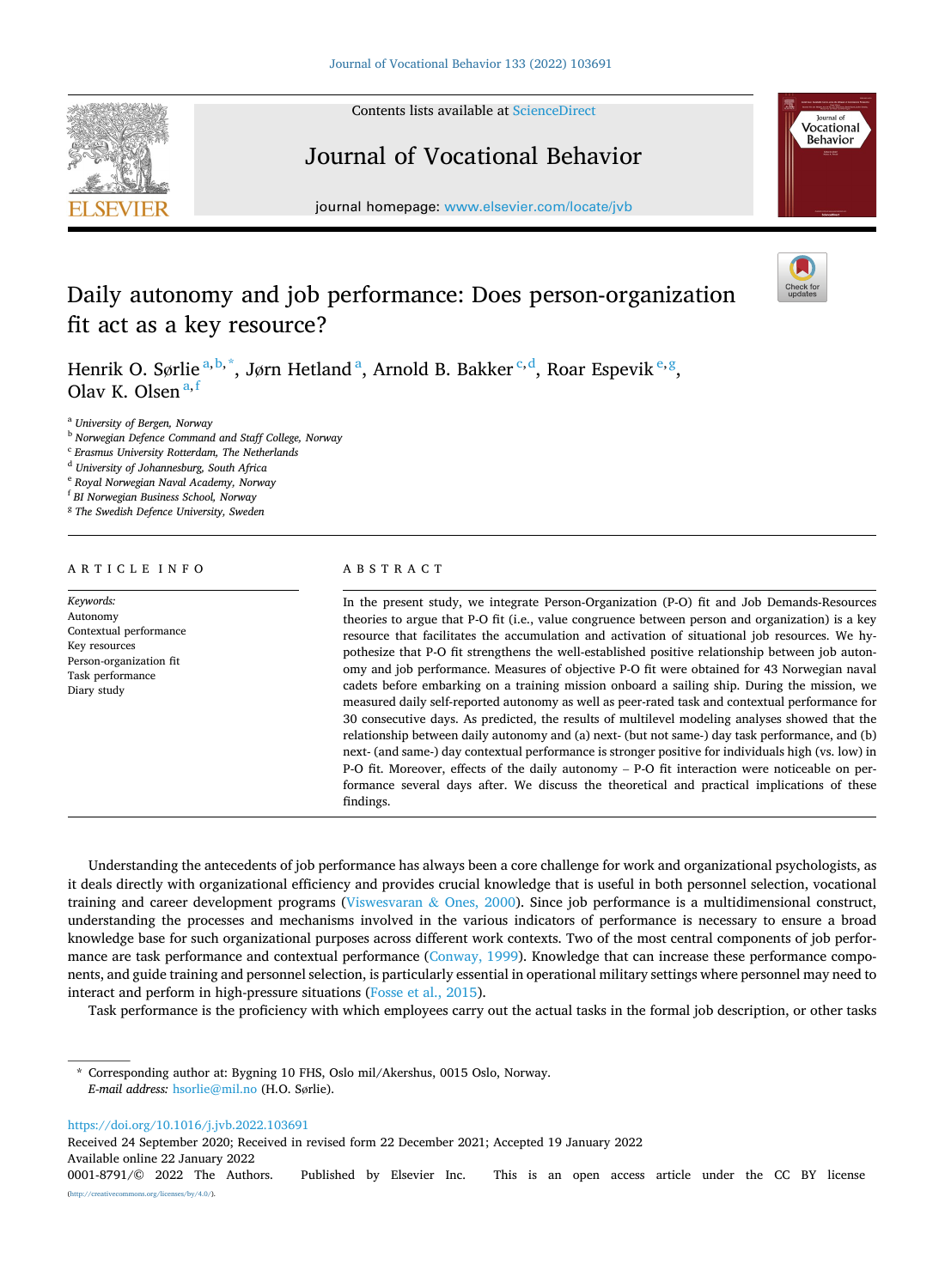that contribute directly or indirectly to the technical core of the organization (Borman & [Motowidlo, 1993\)](#page-12-0). In contrast, contextual performance refers to work behaviors that are vital to the efficient functioning of an organization, but that go beyond what is formally stated in the job description. It encompasses behaviors such as volunteering for extra work, persisting with more effort than expected to carry out tasks, helping coworkers, cooperation, and supporting and endorsing organizational objectives externally ([Borman](#page-12-0) & [Motowidlo, 1993](#page-12-0); [Demerouti et al., 2014;](#page-13-0) [MacKenzie et al., 1991](#page-13-0)). Both task- and contextual performance can vary on the withinperson level, meaning that they can vary over time for the same employee - even from one day to another [\(Demerouti et al.,](#page-13-0) [2015\)](#page-13-0). In order to understand these fluctuations in job performance, we need comprehensive knowledge about the roles and interplay of situational factors and individual characteristics, and we need to examine how these processes unfold over time, as they relate to day-to-day performance outcomes ([Bakker, 2015\)](#page-12-0).

Following this call, the primary aim of the present study is to investigate whether Person-Organization (P-O) fit can be conceptualized as a key resource that facilitates the daily autonomy - performance relationship. As people are attracted to organizations with members with which they perceive to share similar values, P-O fit is thought to influence career choices [\(Schneider, 1987b](#page-14-0)). However, as key resources are stable, personal resources that facilitate the activation and accumulation of daily job resources [\(ten Brummelhuis](#page-14-0) & [Bakker, 2012](#page-14-0)), we argue that such value congruence between the individual employee and the organization ([Kristof, 1996](#page-13-0)) will also enable the favorable relationship of job autonomy with both task- and contextual performance.

We aim to make several contributions. Most importantly, by utilizing the multilevel framework of Job Demands-Resources (JD-R) theory [\(Bakker, 2015](#page-12-0)) to conceptualize P-O fit as a Key Resource ([Hobfoll, 1989](#page-13-0); [ten Brummelhuis](#page-14-0) & Bakker, 2012), we bridge two major research streams: JD-R theory and the Person-Environment (P-E) Fit literature, of which P-O fit is an important part. This is important because the P-E fit literature is one of longest standing and most persistent paradigms for researching vocational behavior (Barrick & [Parks-Leduc, 2019](#page-12-0)). Regarding it through the lens of a modern framework like JD-R theory opens up new possibilities for application and theory development. From an applied perspective, JD-R theory remains an important framework for understanding organizational outcomes such as performance, engagement and burnout (Bakker & [de Vries, 2021\)](#page-12-0), while P-O fit, already considered important for understanding career choice and -development [\(Schneider, 1987a](#page-14-0)), is increasingly also being considered for personnel selection ([Morley, 2007](#page-14-0); Sø[rlie et al., 2020](#page-14-0)). In doing this, we also nuance the current understanding of the situational resource autonomy, and its desirable effects, proposing that the well-established relationship with performance might depend upon other more stable resources.

Secondly, although an important feature of any dynamic process is how it develops over time, and even though theoretical arguments for lagged effects and accumulation have been developed [\(Bakker, 2015](#page-12-0); Bakker & [de Vries, 2021\)](#page-12-0), the temporal dimension of the JD-R framework has received little empirical attention. In the present paper, we both further develop and test these theoretical arguments, by proposing and testing lagged effects and exploring their duration. This is important because, in order to better understand such fluctuating motivational processes, we need to not only understand how the mechanism works, but also for how long it persists.

Finally, we investigate the relationship between daily variations of autonomy and performance (e.g., Bizzi & [Soda, 2011](#page-12-0); [Bogler](#page-12-0) & [Somech, 2004\)](#page-12-0), using peer-rated performance outcomes, in an operational setting – military personnel on a training mission aboard a sailing ship. This is a well-established relationship at the general level, but since only a few studies have examined it on a within-person level (e.g., [Demerouti et al., 2015](#page-13-0); [Reina-Tamayo et al., 2017](#page-14-0)), and none utilize second source performance outcomes, we still have limited knowledge about how this important mechanism works on a day-to-day basis.

In our study setting onboard the sailing ship, participants needed to work and cooperate confined in a high-pressure environment with very little external influence or room for privacy, as they sailed across the Atlantic. All sailing maneuvers are based on physical and manual processes, with no hydraulic or electronic aid. As an example, even one sailing maneuver may require 25 persons, one hour to complete, and includes hard physical labor with the prerequisite that all hands contribute. There are potentially very real consequences if teams or individuals make poor judgements or fail to cooperate, for example when climbing 50 m above deck during storm season. Since P-O fit guides both attraction towards and selection into military organizations, in which high performance demands in risky situations make exploitation of situational job resources like autonomy very important, our study provides a well-suited setting and sample to investigate this, as well as show the potential for application.

## *1.1. Daily autonomy and performance*

Autonomy is the extent to which employees can decide themselves how their tasks are to be carried out, including control of timing and methods (Langfred & [Moye, 2004](#page-13-0); Morgeson & [Humphrey, 2006;](#page-13-0) [Spector, 1986\)](#page-14-0). Traditionally, the causal mechanism linking autonomy and job performance has been seen as motivational, as initially formalized in Job Characteristics theory ([Hackman](#page-13-0)  $\&$ [Oldham, 1976\)](#page-13-0). This is because autonomy and the greater role flexibility it entails lead to higher perceived responsibility for the results of the work, making employees assume more ownership of processes in their organization, which positively affects motivation [\(Parker](#page-14-0) [et al., 1997\)](#page-14-0). According to JD-R theory, autonomy is a situational job resource that facilitates both task- and contextual performance through different motivational mechanisms like increased work engagement, commitment, and flourishing (Bakker & [Demerouti,](#page-12-0) [2017\)](#page-12-0). In support of this, a meta-analytic study has shown that autonomy relates positively to task performance across different work contexts ([Christian et al., 2011](#page-13-0)).

Moreover, the greater perceived responsibility for the organization's production output which follows from autonomy also means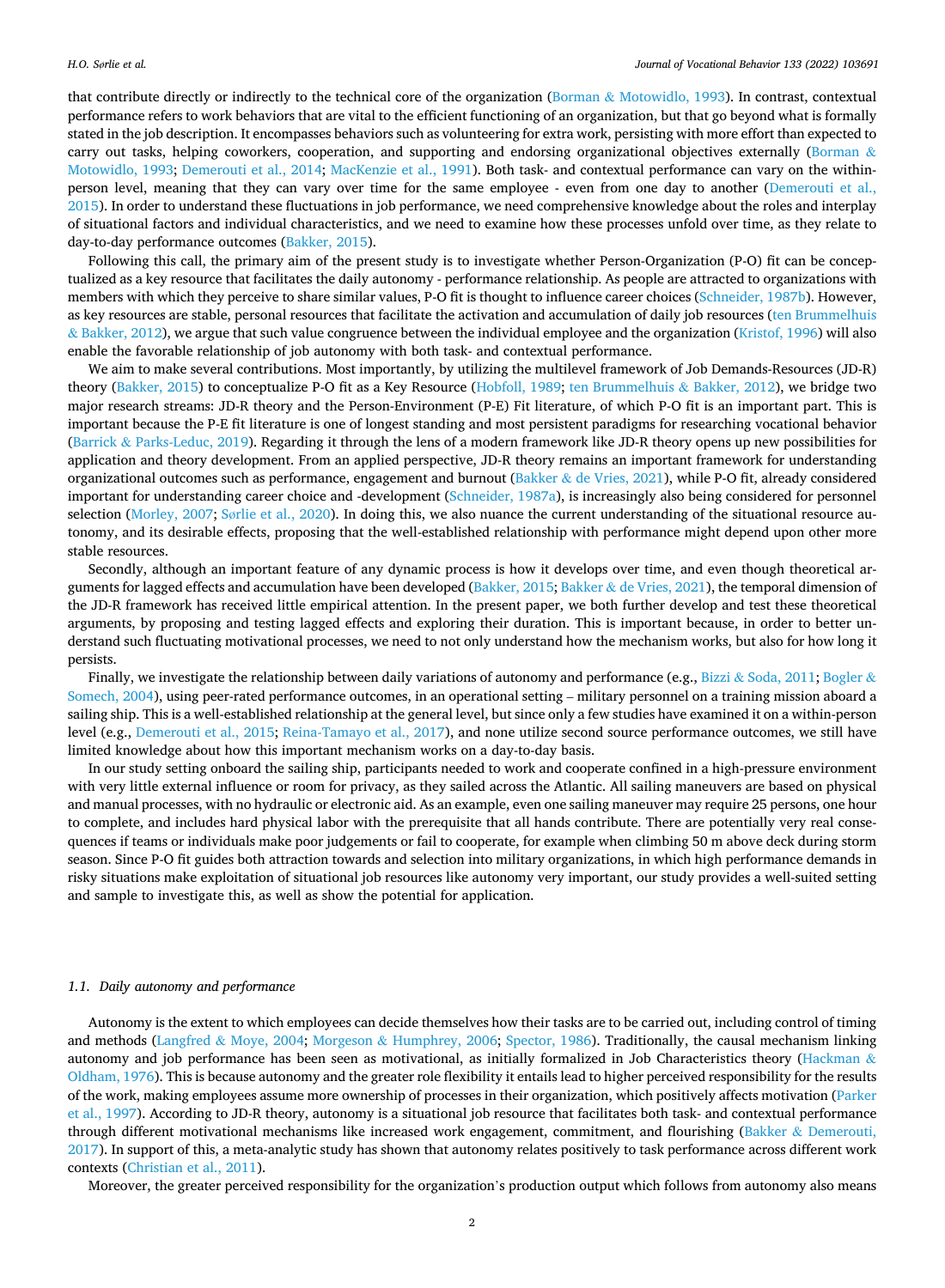<span id="page-2-0"></span>that completing your own tasks well will not be sufficiently satisfactory for you if your coworkers are not completing their tasks well. This should motivate you to help and support others, because ultimately their goals are also yours. In addition, the greater role flexibility associated with autonomy also means that employees have the *opportunity* to act contextually, whereas low autonomy would make it more difficult to act beyond behaviors that specifically relate to the job description. Accordingly, several empirical studies have indeed reported a positive relationship between autonomy and contextual performance, or the closely related constructs organiza-tional citizenship behavior (OCB) and extra-role performance (Bizzi & [Soda, 2011;](#page-12-0) Bogler & [Somech, 2004](#page-12-0); Malik & [Dhar, 2017](#page-13-0); [Muldoon et al., 2017](#page-14-0); [Nesheim et al., 2017;](#page-14-0) [Park, 2016, 2018\)](#page-14-0).

Despite the long line of research supporting the positive link between autonomy and job performance, the existing research has certain limitations. A first limitation is that previous studies have mainly used cross-sectional research designs, or longitudinal designs with rather long time intervals. However, autonomy can vary from day to day for the same person, and finding evidence for a relationship between persons' general level of autonomy, and corresponding performance, does not contribute knowledge concerning the effects of daily variations in autonomy. Thus we need studies that use consecutive measurements with relatively short time intervals to capture this dynamic. Two studies have found significant within-person relationships between autonomy and performance ([Demerouti](#page-13-0) [et al., 2015](#page-13-0); [Reina-Tamayo et al., 2017\)](#page-14-0). However, both these studies utilized *self-reported* performance measures. This exemplifies a second limitation in the existing job performance literature [\(Delgado-Rodríguez et al., 2018](#page-13-0); Haworth & [Levy, 2001](#page-13-0)), as such measures create methodological problems such as common-method and social desirability bias (Harris & [Schaubroeck, 1988\)](#page-13-0). Although peerratings are not without bias either, they are generally considered a better option for measuring task- and contextual performance, and it is important to expand upon and replicate the existing body of research using other sources of information, such as peer-ratings.

The cadets in the present study manned most crew positions on the sailing ship on its way across the Atlantic. Every new day the cadets rotated crew positions among them, so they all would gain experience with the diverse tasks required to sail a large ship. We therefore expect that all cadets will experience low as well as higher levels of autonomy. Specifically, on some days the cadets will need to execute tasks with little room for own judgment or reasoning, like keeping a rope tight, loosening a sail on order, or keeping lookout and report specific objects. On other days they will have a leadership position that gives them considerable leeway in executing tasks. Thus, this provides a good setting to study outcomes of daily variations in autonomy, and based on the reasoning above we predict these daily variations to relate positively to daily variations in both peer-rated task- and contextual performance.

However, work outcomes are often dynamic criteria that may exhibit a temporal carryover, or lagged effect [\(Wickham](#page-14-0) & Knee, [2013;](#page-14-0) Wright & [Cropanzano, 2000](#page-14-0)). For example, work engagement has already been shown to exhibit positive affective spillover effects, positively affecting life after work [\(Culbertson et al., 2012](#page-13-0); Rodríguez-Muñoz et al., 2014). This suggests that the motivational potential arising from the accumulation of resources is not momentary and transient but persists beyond the current situation. This is consistent with Conservation of Resources (COR) theory ([Hobfoll, 1989\)](#page-13-0), which states that the acquisition and accumulation of resources is a motivating force in people's lives. Because resources, like autonomy, are needed to invest in the future accumulation of more resources, people who already have resources tend to gain even more ([Salanova et al., 2010](#page-14-0)). This is called a gain spiral ([Hobfoll](#page-13-0) [et al., 2018\)](#page-13-0). For example, a naval cadet who experiences job autonomy on a certain day, will feel free to craft a work task so that it fits well with personal abilities and preferences ([Bakker et al., 2019, 2020\)](#page-12-0). This may mean that the task is executed in a specific way (e.g., by using one's strengths or in collaboration with a colleague, i.e., method control) or at a self-chosen period during the day (i.e., time control). In this way, daily job autonomy may increase other job resources, including skill variety and social support. Thus, even if the following day is a day with less control over timings and methods, they will still have other resources available, positively affecting their performance. The gain spiral induced accumulated effects on performance, that emanates from a particular day's level of au-tonomy, could conceivably grow over the course of a few days (see also, [Bakker, 2015](#page-12-0)). This lagged effect has not yet been reported on, and in a study that also used quantitative diary data to investigate JD-R theory processes, [Demerouti et al. \(2015\)](#page-13-0) did not find substantial lagged relationships between their focal variables.

COR-theory is relatively silent about the duration of time involved in gain spirals. Indeed, in their discussion of issues relating to time in COR-theory, [Halbesleben et al. \(2014, p. 1348\)](#page-13-0) points out that "*One of the challenges in the COR literature has been the time frame in which resource processes play out*". Nor do we have other existing theoretical or empirical frames of reference that lets us confidently hypothesize about the exact duration of this lagged effect. However, it seems evident that daily autonomy will only have a spiraling effect over a short period of time. Indeed, there is a ceiling to any effect in psychology – namely, when the maximum score on the observed variable has been reached. Moreover, the literature suggests that the positive effect of job resources such as autonomy will disappear at very high levels of resources (Stiglbauer & [Kovacs, 2018](#page-14-0); [Warr, 1994\)](#page-14-0). [Halbesleben et al. \(2014\)](#page-13-0) used an episodic approach to discuss possible resource trajectories over time, suggesting that gain spirals in a work context could best be understood along a time scale on the order of magnitude of days, as opposed to e.g. minutes or years. Accordingly, we expect to not only see an effect of daily autonomy on performance the same day, but also on at least the next day, and possibly even a few days after that. While there is good theoretical reason to expect a lagged effect at least the following day, we are not able to hypothesize confidently about the exact duration, except that it likely will not last more than a few days. We therefore include investigations into the duration of these effects, as open research questions (RQ).

**Hypothesis 1**. Daily autonomy is positively related to (a) same day and (b) next-day peer-rated task performance.

**Hypothesis 2**. Daily autonomy is positively related to (a) same day and (b) next-day peer-rated contextual performance.

Research Question 1: What is the duration of the lagged effect of daily autonomy on peer-rated task performance? Research Question 2: What is the duration of the lagged effect of daily autonomy on peer-rated contextual performance?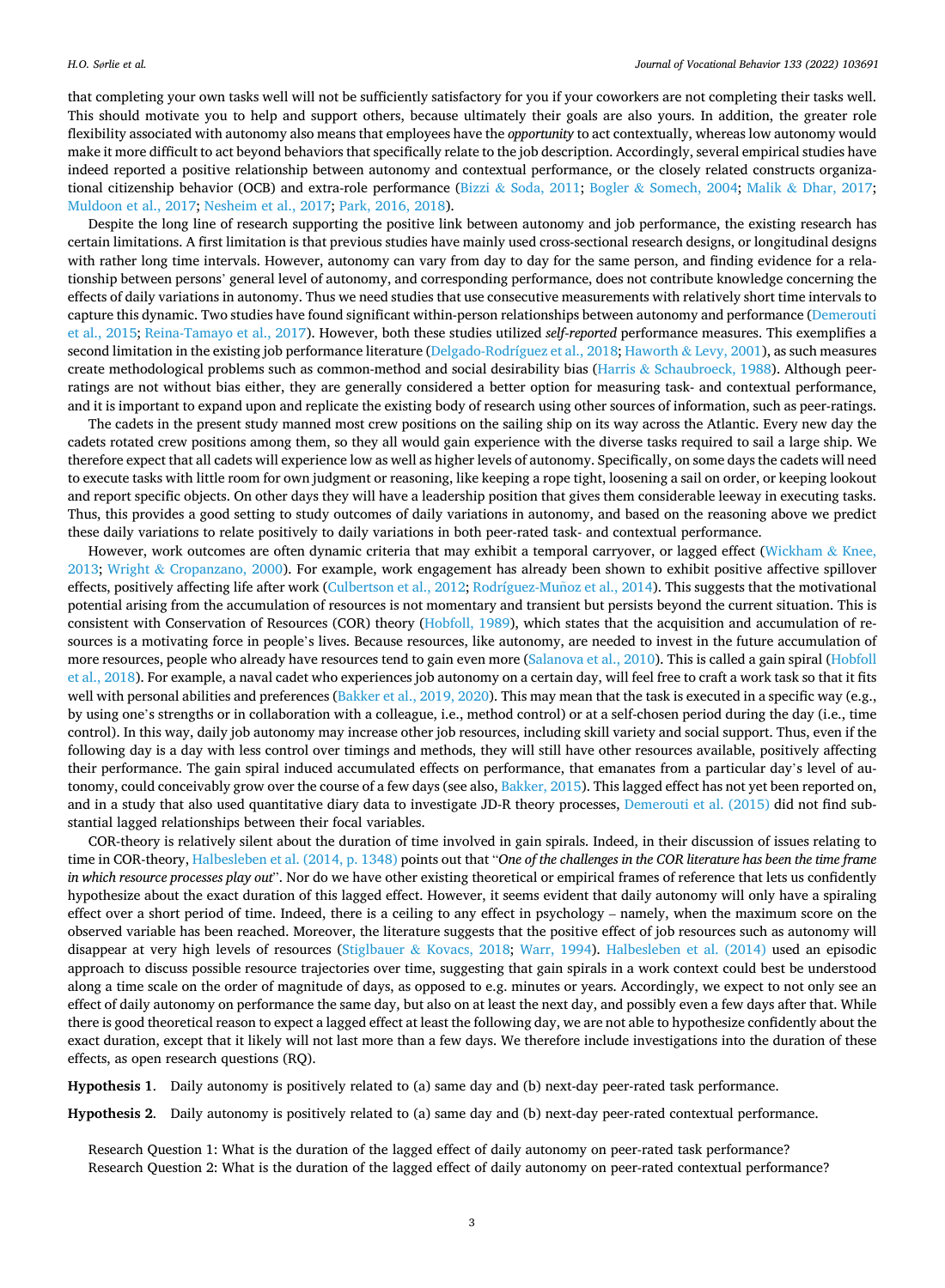### <span id="page-3-0"></span>*1.2. Person-organization fit and between-person performance*

P-O fit is the notion of how well a person "fits" in the organization as a whole, rather than in a specific position. It is commonly defined as "*the compatibility between people and organizations that occurs when: (a) at least one entity provides what the other needs, or (b) they share similar fundamental characteristics, or (c) both.*" [\(Kristof, 1996, pp. 4](#page-13-0)–5). Combined with its positive relationship with both task- and contextual performance [\(Bakker et al., 2004](#page-12-0); Goodman & [Svyantek, 1999](#page-13-0)), this may make P-O fit particularly interesting to consider as a selection tool for military organizations, because their employees tend to switch positions regularly, but have their careers within the same organization.

Characteristic of research on P-O fit is the many different conceptualizations of fit, like the distinction between supplementary fit and complementary fit, and different types of complementary fit like the needs-supplies and the demands-abilities perspective. For a comprehensive review, we refer to [Kristof \(1996\).](#page-13-0) However, value congruence has increasingly been regarded as the preferred operationalization of P-O fit [\(Kristof-Brown et al., 2005](#page-13-0)). That is, P-O fit is operationalized as the degree to which individuals' and organizations' values match. This is because values are thought to be relatively stable over time, they are measurable properties of both persons and organizations, and they are meaningful because they help shape behavior (Cable & [Judge, 1997\)](#page-12-0).

According to the Self-Concordance model, pursuing organizational goals that are in concordance with personal core values and interests leads to greater sustained effort [\(Parker et al., 2010;](#page-14-0) Sheldon & [Elliot, 1999](#page-14-0)). A higher degree of P-O fit should be indicative of such aligned goals, and we therefore expect P-O fit to be positively related to task performance. In line with this, two meta-analyses have found P-O fit to relate positively to task performance, with *ρ* = .26 and *ρ* = .13, respectively (Hoffman & [Woehr, 2006; Kristof-](#page-13-0)[Brown et al., 2005](#page-13-0)). In addition, using data on employees in East Asia, a more recent meta-analytic study found a positive relationship between P-O fit and job performance in general at  $\rho = .20$  ([Oh et al., 2014\)](#page-14-0).

Considering the relationship between P-O fit and contextual performance, one proposed reason for this is that higher P-O fit leads to greater identification with the organization (Macey & [Schneider, 2008](#page-13-0)). Experiencing that your organization's values are in line with your own values leads to a greater willingness to see the organization's and your coworkers' challenges as your own, and therefore a willingness to help others in the organization. This resonates well with [Goodman and Svyantek](#page-13-0)'s (1999) proposition that contextual performance derives from the psychological contract between the employee and organization ([Bakker et al., 2004\)](#page-12-0). Shared values might provide good grounds for such an unspoken psychological contract. Consequently, three meta-analyses have reported a direct significant relationship between P-O fit and contextual performance just above *ρ* = .20 [\(Arthur et al., 2006](#page-12-0); Hoffman & [Woehr, 2006](#page-13-0); [Kristof-Brown et al., 2005\)](#page-13-0), and several later studies have reported a direct relationship between P-O fit and contextual performance, extra-role performance, OCB or sub dimensions of OCB ([Chhabra, 2016;](#page-12-0) [Chung, 2017; Farzaneh et al., 2014](#page-13-0); [Jin et al., 2018; Lemmon](#page-13-0) & [Wayne, 2015](#page-13-0); [Oo et al., 2018;](#page-14-0) Peng & [Chiu, 2010; Wojtczuk-Turek](#page-14-0) & Turek, 2016).

Although identification with the organization would stem from the cadets' perception of fit (Edwards & [Cable, 2009](#page-13-0)), we argue that it is appropriate to utilize objective rather than subjective P-O fit in the present study for two reasons. First, subjective P-O fit should be more distal and less stable than objective P-O fit, as it is the objective P-O fit that ultimately is perceived as subjective P-O fit by the cadets, and the perception might be influenced by other factors. Indeed, [Cooper-Thomas et al. \(2004\)](#page-13-0) found that when subjective and objective P-O fit became more similar during a four-month period following organizational entry, it was because the subjective fit changed to become more aligned with the objective fit. Thus, although subjective fit might conceptually be more closely related to identification with the organization than objective fit, we reduce the risk of common-method bias and self-representation issues by focusing on objective fit. Reducing bias may also be one reason why P-O fit measured with the Organizational Culture Profile (OCP), a popular objective P-O fit measure, yields stronger relationships with important outcomes than P-O fit measured with other methods (O'[Reilly et al., 1991](#page-14-0); [Verquer et al., 2003\)](#page-14-0). Second, objective P-O fit is more suitable for selection purposes – an application of P-O fit that is increasingly being considered (Sø[rlie et al., 2020](#page-14-0)).

A cadet high in P-O fit would identify more closely with the organization and its goals, and consequently be more involved and put in more sustained effort in the daily activities aboard the ship. As a result, they should both perform better at their specific tasks and be more willing to help and support their crew mates when needed:

**Hypothesis 3**. P-O fit is positively related to the aggregated between-person levels of task performance across the 30-day period.

**Hypothesis 4**. P-O fit is positively related to the aggregated between-person levels of contextual performance across the 30-day period.

## *1.3. Person-organization fit, daily autonomy and job performance*

[ten Brummelhuis and Bakker \(2012\)](#page-14-0) have argued that a special category of resources exists, termed "key resources." These are stable personal resources whose primary function is to manage and facilitate the mobilization of other resources. This is consistent with the role of trait-level moderators in the multilevel framework of JD-R theory [\(Bakker, 2015](#page-12-0)), that act to enhance the effects of statelevel situational job resources.

Key resources can be personality traits like openness or emotional stability ([Du et al., 2018](#page-13-0)), or other stable characteristics of individuals, like status and social power ([ten Brummelhuis](#page-14-0) & Bakker, 2012). A novel suggestion in the present study is that P-O fit also qualifies as a key resource, because a high degree of value congruence with the organization might facilitate transformation of available situational resources into performance, for two important reasons. First, the person will be more prone to exploit the opportunities job resources provide in a way that benefits the organization. This is because perceiving the organization's values to be congruent with your own motives, goals and values motivates you to act in the best interest of the organization (Bono & [Judge, 2003](#page-12-0);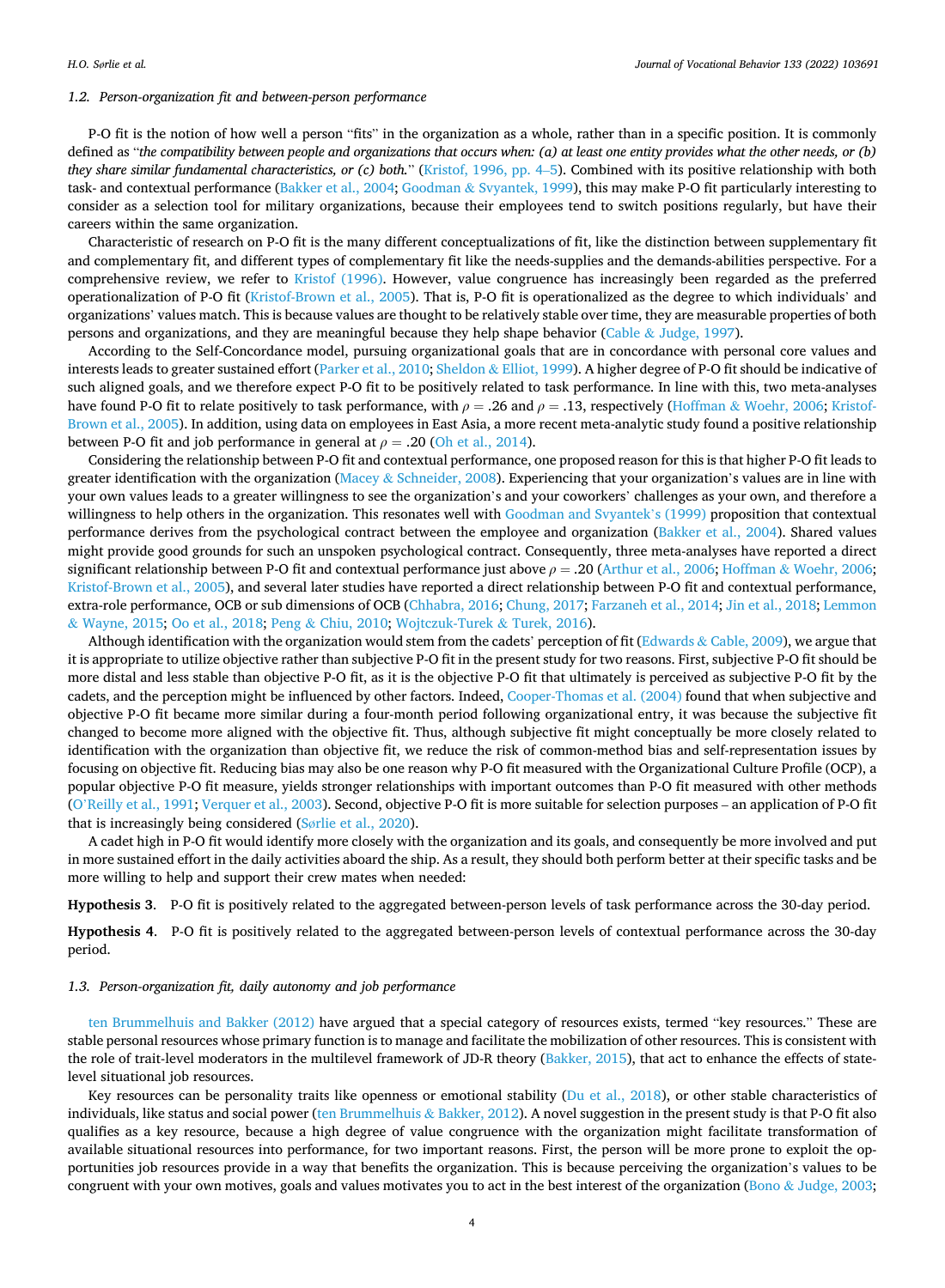#### <span id="page-4-0"></span>Sheldon & [Elliot, 1999\)](#page-14-0).

Furthermore, [Arthur et al. \(2006\)](#page-12-0) reasoned that "*when there is fit, the environment affords individuals the opportunity to fulfill their needs*" (p. 787). Being part of an organization with which one has a good fit should therefore make one feel comfortable and at home, since an environment that provides the resources to satisfy basic needs will be devoid of threats and stressors [\(Hobfoll, 1989](#page-13-0)). Moreover, when there is P-O fit, individuals will be best able to exploit the available opportunities and be fully engaged in their work role (e.g. [Kahn, 1990;](#page-13-0) [Peng et al., 2014\)](#page-14-0). Indeed, P-O fit has been found to relate negatively to strain, workplace bullying and role conflict, and relate positively to trust, communication, predictability, psychological capital, and work engagement (e.g., [Edwards](#page-13-0)  $\&$ [Cable, 2009;](#page-13-0) [Tong et al., 2015](#page-14-0); [Vandevelde et al., 2020](#page-14-0)). Thus, experiencing high P-O fit and trusting your organization may be akin to high levels of psychological safety [\(Newman et al., 2017\)](#page-14-0), allowing a person to flourish and use personal strengths. Extracting the full potential out of a situational resource like autonomy would be particularly contingent upon P-O fit, since the absence of threats and stressors would remove the fear of failure and judgment when acting out of one's own agency. Adversely, in a low-fit environment with little trust and where low predictability is a source of stress, having a high degree of autonomy might only feel frustrating and magnify the fear of failure. In a military organization, it may be particularly important to have personnel high in P-O fit since this will be individuals who can more easily capitalize on available resources in difficult and unclear situations.

For instance, during a day with high autonomy an employee high in P-O fit has both the freedom to execute their tasks in the manner they choose, and the incentive to use this freedom in a way that benefits the organization. Moreover, when there is P-O fit, the employee will not be confronted with major stressors or threats, they will trust the organization to act in their best interest, and they will subsequently be able to flourish and thrive. This combination should lead to higher levels of task performance. In contrast, for an employee low in P-O fit neither the incentive to benefit the organization, nor the comfort of feeling at home is similarly present, even on a day high in autonomy where they have the freedom to execute their tasks in the way they choose. Similarly, on a day with high perceived autonomy an employee should show more contextual performance. Again, this relationship is subject to moderation by P-O fit, because of the trust in, and identification with, the organization that P-O fit entails (Edwards & [Cable, 2009](#page-13-0); Macey & [Schneider,](#page-13-0) [2008\)](#page-13-0). Thus, the autonomy - contextual performance relationship should be attenuated if P-O fit is low, since reduced trust and identification with the organization should make employees less motivated to help its members, and perceive to be more under stress and threats.

As an example, imagine a cadet aboard the sailing ship currently having a leadership position that gives them considerable flexibility in deciding how routine tasks are delegated to, and executed by, other crew members. Potentially, this flexibility could be used to try a slight change of routine, where the cadet sees an opportunity for improvement. The improvement could be a more efficient way of dividing and organizing tasks, benefiting other crew members and potentially giving them more time to rest or socialize. However, low P-O fit would make the cadet in the leadership position feel not at home and uncomfortable, fearful of reactions if the change does not result in improvement after all. In addition, the cadet might not identify enough with the organization to see the potential gain for crew members to be worth the risk of personal failure. In total, the perceived stressors and threats of the low-fit environment, in combination with low identification with the organization, makes them abstain from utilizing their autonomy to the best of the organization. If P-O fit is high, however, higher identification with the organization should help channel such opportunities into helping and supporting coworkers, and cadets should feel sufficiently comfortable and at home to enact on it.

Since autonomy is a highly situational job resource and contingent upon the specific task, the state-level autonomy - job performance relationship could be responsive to trait-level influences, as proposed by [Bakker \(2015\)](#page-12-0). Though not a personality trait, but rather a construct describing a relationship between an individual and their organization, within the context of the specific organization, P-O fit can be considered a relative stable characteristic of the individual, since both the values of individual as well as those of the organization are relatively stable over time (Cable & [Judge, 1997\)](#page-12-0). In line with this, a central assumption in the present study is that the extent to which daily levels of autonomy transform into job performance is dependent on key resources available to the individual, specifically P-O fit. We predict these two resources to interplay, so that the greatest levels of performance occur with high autonomy and high P-O fit, and the lowest levels occur when autonomy and P-O fit are both low.

In addition, revisiting the arguments for a lagged effect of daily autonomy on performance, we also expect to see the same lagged effects of the interplay between autonomy and P-O fit. As with our main effect hypotheses, we formally hypothesize this effect to be observable at least the next day, and we include open research questions with which we investigate the duration of the effect:

**Hypothesis 5**. The positive relationships between daily autonomy and (a) same day and (b) next day peer-rated task performance are moderated by person-organization fit. These relationships are stronger for individuals high (vs. low) in person-organization fit.

**Hypothesis 6**. The positive relationships between daily autonomy and (a) same day and (b) next day peer-rated contextual performance are moderated by person-organization fit. These relationships are stronger for individuals high (vs. low) in personorganization fit.

Research Question 3: What is the duration of the lagged effect of the P-O fit  $\times$  daily autonomy interaction on peer-rated task performance?

Research Question 4: What is the duration of the lagged effect of the P-O fit  $\times$  daily autonomy interaction on peer-rated contextual performance?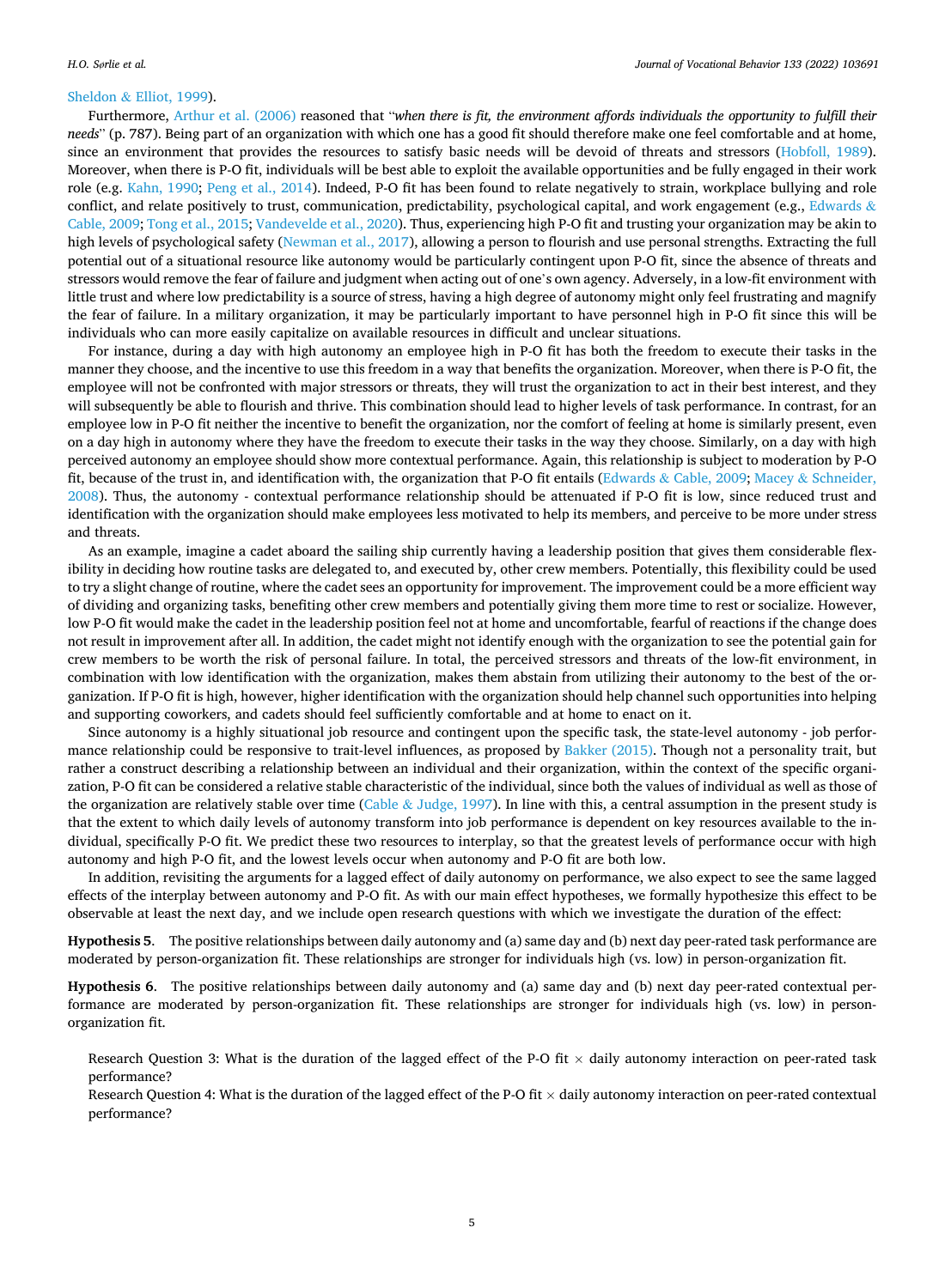#### **2. Method**

#### *2.1. Sample and procedures*

A total of 66 first-year cadets at a naval academy participated in a two-month training mission in which they sailed across the Atlantic Ocean twice aboard a large sailing ship in order to learn basic seafaring-, leadership-, and team skills. During this mission, they worked in shifts and were assigned different tasks relevant to sailing the ship. For each shift, the cadets were rotated among crew positions aboard, filling positions at every organizational level. This job situation is well suited to test our hypotheses because each cadet rotates jobs each shift, reducing common variance attributable to jobs and individual traits respectively. Each cadet completed a baseline trait survey including P-O fit before the mission started, and daily diary surveys for 30 consecutive days during the training mission, in which we measured our state-level variables of interest. In the daily survey, the cadets reported on their own daily autonomy, as well as the task- and contextual performance of two randomly assigned peers. The cadets reported on the performance of the same two peers for the entire data collection. The cadets are a highly selected group that are being trained for careers as commissioned officers in the Norwegian Navy. The mean age of the cadets was 23 years ( $SD = 2.6$ ). Of the 66 cadets, nine were not included in our sample since they did not hand in the binder with the daily questionnaires, or handed in the binders but didn't complete the questionnaires. Also, thirteen of the trait-level P-O fit questionnaires could not be used since they had not been completed correctly. The most common reason was that some items in the P-O fit measure were listed twice by respondents, making it impossible to calculate P-O fit correctly. Because of this, the number of cadets included in our data were 43, a response rate of 65%. Of these, four were female. There was some missing data due to some cadets not having completed the daily survey on every day, resulting in 944 observations of 1247 possible (75,7%) being included in the same-day models, and 933 of 1247 possible (74,8%) being included in the next-day models.

Independently, we established an organizational reference profile for the navy, which is necessary to calculate indirect measures of objective P-O fit [\(Kristof, 1996;](#page-13-0) O'[Reilly et al., 1991](#page-14-0)). To do this we received help from the central Human Resource administration of the Norwegian Armed Forces to send surveys to a randomly selected group of 200 experienced naval officers and non-commissioned officers (NCOs). Inclusion criteria for this group included a minimum of three years' service, and officers and NCOs that had served in other branches than the navy were excluded. The questionnaires, which were administered by mail without prior notice or consent to participate, were anonymous and we did not collect any other data from this group, including demographic information. In return we received 37 responses, a response rate of 18.5%, which were averaged to create the organizational reference profile. Scores for the 40 items of the organizational reference profile were in the range [2.46, 6.76], with standard deviations between 1.40 and 2.41.

## *2.2. Measures*

All measures in use were based on existing scales translated to Norwegian using translation and back-translation ([Brislin, 1970](#page-12-0)). Measures were shortened and kept to a minimum where possible to avoid survey fatigue among the cadets, since the diary survey was completed every day for 30 days by each cadet.

#### *2.2.1. Between-person level variable: person-organization fit*

We used [Cable and Judge](#page-12-0)'s (1997) reduced 40-item version of the 56-item Organizational Culture Profile (OCP), in a Norwegian translation, to indirectly assess objective P-O fit [\(Kristof, 1996](#page-13-0); O'[Reilly et al., 1991\)](#page-14-0). The OCP works by comparing two separate sets of data that are obtained independently: one for the person and one for the organization. Using Q-methodology, each individual cadet's response to the 40 items were correlated with the 40 corresponding items in the organizational reference profile, and the resulting coefficient was used as a measure of the cadet's P-O fit. For a more thorough explanation of how P-O fit was calculated, see Sø[rlie et al.](#page-14-0) [\(2020\).](#page-14-0)

### *2.2.2. Within-person level variables*

*2.2.2.1. Autonomy.* Daily levels of autonomy were measured with three items from [Bakker et al. \(2004](#page-12-0); [Breevaart et al., 2014\)](#page-12-0), on a Likert scale from 1 ("Not at all") to 5 ("To a very large degree"). Example items are "Did you participate in decisions concerning your own tasks?" and "Did you have control over how your tasks were to be executed?". Internal consistency was *ω* = .85, 95% CI [.84, .87] across the 30 days.

*2.2.2.2. Task performance.* We used the four items with highest factor loadings from [Williams and Anderson \(1991\)](#page-14-0) to measure peerrated task performance. Example items are "On this shift the cadet has completed her/his duties as specified in the job description" and "On this shift the cadet has fulfilled the formal demands of her/his job." This was reported on a Likert scale from 1 ("Not at all") to 5 ("To a very large degree"). Every day, each cadet was rated by two peers, independently, and the average was used as the measure. Internal consistency was  $\omega = .91$ , 95% CI [.90, .92] across the 30 days.

*2.2.2.3. Contextual performance.* Daily levels of peer rated contextual performance were measured using four items from [Williams and](#page-14-0) [Anderson \(1991\)](#page-14-0). The items used were selected based on factor loadings and situational relevance. Example items are "The cadet has helped others with a heavy work load" and "The cadet has taken the time to listen to other colleagues' worries and concerns". This was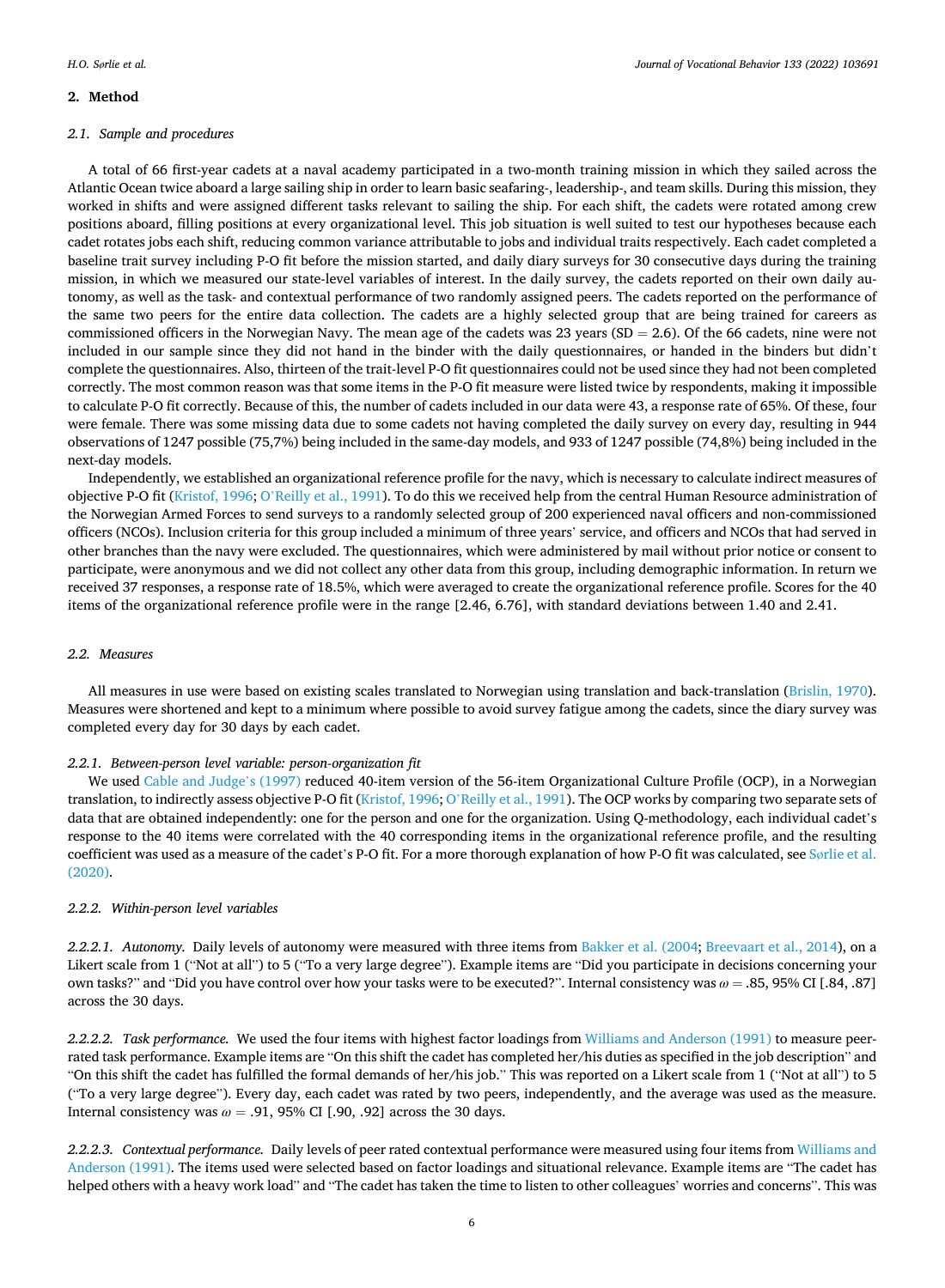reported on the same Likert scale from 1 ("Not at all") to 5 ("To a very large degree"), and as with task performance each cadet was rated by two peers with the mean being used as the measure. Internal consistency was *ω* = .85, 95% CI [.84, .86] across the 30 days.

## *2.3. Strategy of analysis*

We used the statistical package R (Version 4.0.3; [R Core Team, 2020](#page-14-0)) for our analyses. Following developments in discussions on reliability measures (e.g., [Cortina, 1993](#page-13-0); [Dunn et al., 2014](#page-13-0); Morera & [Stokes, 2016](#page-13-0); [Sijtsma, 2009](#page-14-0)), we used the *MBESS* package [\(Kelley, 2007\)](#page-13-0) to calculate coefficient omega including 95% confidence intervals for our measures instead of the more traditional Cronbach's alpha point estimates. Since our data was clustered, with daily observations nested within persons, we used the *psych*  package [\(Revelle, 2018](#page-14-0)) to calculate descriptives, including within- and between-level correlations.

We then used the *lme4* package ([Bates et al., 2015\)](#page-12-0) with a maximum likelihood estimator to test our hypotheses, specifying four linear fixed-effects models with random intercept, same-day and next-day levels of peer-rated task- and contextual performance as outcome, respectively, and P-O fit as a stable moderator (Larson & [Almeida, 1999\)](#page-13-0). For both the same-day models and next-day models, we first specified a null-model in which a random intercept was included as the only predictor. As the second step, our main effects models, we built upon the four null-models by including both explanatory variables, P-O fit and daily autonomy. In addition, for the same-day models, we also corrected for the previous day's level of performance, as this was specified as a change model (Larson & [Almeida, 1999\)](#page-13-0). In the next-day models, we corrected for the next-day level of autonomy, that is, autonomy measured on the same day as the outcome variable. As the third and final step, we included the P-O fit  $\times$  autonomy interaction term in all four models. All within-person independent variables were centered on the within-person mean. P-O fit, the only between-person independent variable, was centered on the grand mean. To test under which conditional values of our moderator the slopes in our interaction term was significantly different from zero, we used the *interactions* package ([Long, 2019\)](#page-13-0) to calculate Johnson-Neyman intervals.

Subsequently, to answer our research questions and investigate the duration of the lagged effects, we iteratively substituted the one-day lagged outcome in our next day models with outcomes of increasing time lag, up to and including five days. We also substituted the control variable, autonomy on the same day as the outcome, accordingly for each model, up to and including five days.

To avoid rounding and transcription errors, and ensure that the reported results correspond to the performed analyses, the manuscript text and all analyses were written as a single reproducible document, using the *papaja* package (Aust & [Barth, 2020\)](#page-12-0).

#### **3. Results**

# *3.1. Descriptives*

Table 1 shows the means, standard deviations, and within-person- and between-person correlations between all study variables.

#### *3.2. Hypothesis testing*

Prior to testing the hypothesized models, we tested intercept-only null models for both same-day and next-day task- and contextual performance. These revealed sufficient variance associated with the grouping variable (ICC1 = .40, 95% CI [.30,.53] for task performance and ICC1 = .38, 95% CI [.29,.51] for contextual performance) to allow us to continue testing with our hypothesized predictive main effect models.

To test our main effect [Hypotheses, 1a, 1b](#page-2-0), [2a, 2b](#page-2-0), [3](#page-3-0) and [4,](#page-3-0) we built upon the four null-models and proceeded to add daily autonomy and P-O Fit in our main effect models. In line with Larson and Almeida's discussion on change- and prospective models ([Larson](#page-13-0) & [Almeida, 1999](#page-13-0)), we added the previous day's level of task- or contextual performance to the same-day model, but not the next-day model. However, in the two next-day models, we corrected for daily autonomy on the same day as the outcome.

In [Hypotheses 1a and 1b](#page-2-0), we propose that the extent to which cadets perceived to have control over time and methods in their roles was positively related to how well they performed on their tasks, both the same day (1a) and on the next day (1b). As shown in the main effects models in [Tables 2 and 3,](#page-7-0) autonomy was not significantly related to same-day or next-day task performance. Hence, [Hypotheses](#page-2-0) [1a and 1b](#page-2-0) were not supported.

Similarly for contextual performance outcome, in [Hypotheses 2a and 2b](#page-2-0) we predicted positive relationships between daily autonomy and contextual performance on the same day (2a) and the next (2b). These results are shown in the main effect models of

#### **Table 1**

| Descriptive statistics of study variables. |  |  |  |
|--------------------------------------------|--|--|--|
|--------------------------------------------|--|--|--|

|                            | M    | SD   |        |          |          |
|----------------------------|------|------|--------|----------|----------|
| 1 - P-O fit                | 0.00 | 0.15 | $-.04$ | .26      | $.34*$   |
| 2 - Autonomy               | 3.14 | 0.78 |        | .05      | .07      |
| 3 - Task performance       | 4.03 | 0.52 | $.07*$ |          | $.60***$ |
| 4 - Contextual performance | 3.57 | 0.58 | .04    | $.42***$ |          |

*Note.* Correlations below the diagonal are on the within (day) level. Correlations above the diagonal are on the between (person) level. \*p < .05. \*\*p *<* .01.\*\*\*p *<* .001.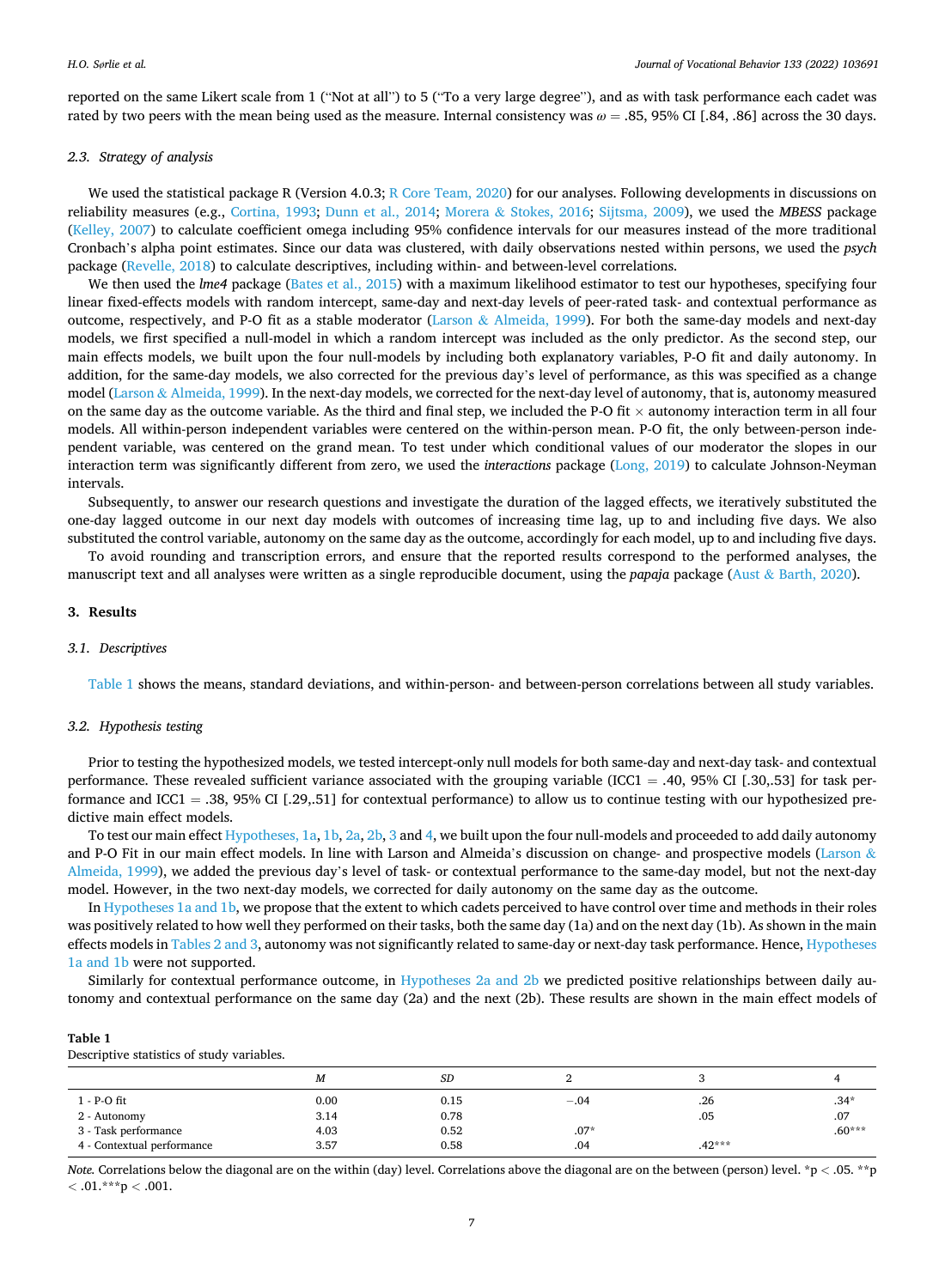#### <span id="page-7-0"></span>**Table 2**

#### Same-day models.

|                                           | Task performance |                 |                 | Contextual performance |                 |                 |
|-------------------------------------------|------------------|-----------------|-----------------|------------------------|-----------------|-----------------|
|                                           | Null model       | Main effects    | Interaction     | Null model             | Main effects    | Interaction     |
| [Intercept]                               | $4.01***$        | $4.02***$       | $4.02***$       | $3.55***$              | $3.56***$       | $3.56***$       |
|                                           | [3.91, 4.12]     | [3.92, 4.12]    | [3.92, 4.12]    | [3.43, 3.66]           | [3.45, 3.66]    | [3.45, 3.66]    |
| P-O fit                                   |                  | 0.52            | 0.51            |                        | $0.81*$         | $0.78*$         |
|                                           |                  | $[-0.10, 1.14]$ | $[-0.11, 1.13]$ |                        | [0.13, 1.48]    | [0.10, 1.46]    |
| Daily autonomy                            |                  | 0.01            | 0.02            |                        | 0.02            | 0.03            |
|                                           |                  | $[-0.02, 0.05]$ | $[-0.02, 0.05]$ |                        | $[-0.02, 0.06]$ | $[-0.01, 0.07]$ |
| Task performance prescore [control]       |                  | $0.30***$       | $0.30***$       |                        |                 |                 |
|                                           |                  | [0.24, 0.36]    | [0.24, 0.36]    |                        |                 |                 |
| Contextual performance prescore [control] |                  |                 |                 |                        | $0.34***$       | $0.34***$       |
|                                           |                  |                 |                 |                        | [0.28, 0.40]    | [0.28, 0.40]    |
| P-O fit $\times$ daily autonomy           |                  |                 | 0.17            |                        |                 | $0.37*$         |
|                                           |                  |                 | $[-0.08, 0.42]$ |                        |                 | [0.09, 0.66]    |
| Log likelihood                            | $-472.33$        | $-419.98$       | $-419.04$       | $-612.06$              | $-548.37$       | $-545.11$       |
| Akaike inf. crit.                         | 950.67           | 851.95          | 852.09          | 1230.11                | 1108.74         | 1104.22         |
| Bayesian inf. crit.                       | 965.22           | 881.05          | 886.04          | 1244.66                | 1137.84         | 1138.17         |

*Note*.  $n = 944$  on within-level, 43 on between-level. \*p < .05. \*\*p < .01.\*\*\*p < .001.

#### **Table 3**

Next-day models.

|                                 | Task performance |                 |                 | Contextual performance |                 |                 |  |
|---------------------------------|------------------|-----------------|-----------------|------------------------|-----------------|-----------------|--|
|                                 | Null model       | Main effects    | Interaction     | Null model             | Main effects    | Interaction     |  |
| [Intercept]                     | $4.01***$        | $3.95***$       | $3.94***$       | $3.54***$              | $3.51***$       | $3.49***$       |  |
|                                 | [3.90, 4.11]     | [3.79, 4.11]    | [3.77, 4.10]    | [3.43, 3.66]           | [3.32, 3.69]    | [3.31, 3.68]    |  |
| P-O fit                         |                  | 0.56            | 0.55            |                        | $0.89**$        | $0.89**$        |  |
|                                 |                  | $[-0.07, 1.18]$ | $[-0.08, 1.17]$ |                        | [0.21, 1.59]    | [0.20, 1.58]    |  |
| Daily autonomy                  |                  | 0.03            | 0.03            |                        | 0.03            | 0.03            |  |
|                                 |                  | $[-0.01, 0.07]$ | $[-0.01, 0.07]$ |                        | $[-0.02, 0.07]$ | $[-0.02, 0.08]$ |  |
| Next-day autonomy [control]     |                  | 0.02            | 0.02            |                        | 0.01            | 0.02            |  |
|                                 |                  | $[-0.02, 0.06]$ | $[-0.02, 0.06]$ |                        | $[-0.04, 0.06]$ | $[-0.03, 0.06]$ |  |
| P-O fit $\times$ daily autonomy |                  |                 | $0.34**$        |                        |                 | $0.34*$         |  |
|                                 |                  |                 | [0.09, 0.60]    |                        |                 | [0.04, 0.63]    |  |
| Log likelihood                  | $-488.44$        | $-485.20$       | $-481.79$       | $-613.63$              | $-609.51$       | $-607.02$       |  |
| Akaike inf. crit.               | 982.88           | 982.41          | 977.59          | 1233.26                | 1231.02         | 1228.04         |  |
| Bayesian inf. crit.             | 997.40           | 1011.44         | 1011.46         | 1247.77                | 1260.05         | 1261.91         |  |

*Note.* n = 933 on within-level, 43 on between-level. \*p *<* .05. \*\*p *<* .01.\*\*\*p *<* .001.

Tables 2 and 3. We did not find a significant effect of daily autonomy on same- or next-day contextual performance. Thus, [Hypotheses](#page-2-0) [2a and 2b](#page-2-0) were not supported either.

For our between-person main effect [Hypotheses, 3 and 4,](#page-3-0) we predicted cadets whose values were more in congruence with the navy's values (higher P-O fit) to both perform better at their tasks (3) and exhibit more contextual performance (4) across the 30 days. As shown in the main effect models of Table 2, P-O fit was not related to overall task performance, and [Hypothesis 3](#page-3-0) was therefore not supported. However, in support of [Hypothesis 4](#page-3-0), P-O fit was related to the overall level of contextual performance  $(B = 0.81, 95\% \text{ CI})$ [0.13,1.48]).

In [Hypotheses 5a and 5b](#page-4-0), we predicted that the daily autonomy - task performance relationship would be positive and stronger (weaker or negative) for cadets high (low) in P-O fit, for both the same day (5a) and the next day (5b) outcomes. To test these hypotheses, we built upon the two task performance main effects models by adding the autonomy  $\times$  P-O fit interaction term. As shown in the interaction model of Table 2, we did not find support for [Hypothesis 5a,](#page-4-0) as there was no significant interaction between autonomy and P-O fit for same day task performance outcome. For next-day task performance, however, there was a significant interaction between P-O fit and daily autonomy (B = 0.34, 95% CI [0.09,0.60]), as shown in the interaction model of Table 3. Thus, [Hypothesis 5b](#page-4-0) was supported.

Lastly, in [Hypotheses 6a and 6b,](#page-4-0) we predicted cadets whose values were more in congruence with the navy's values to have a stronger positive relationship between their perceived control over timing and methods on any given day, and the degree to which they helped and supported their peers, both on the same day (6a) and the next (6b). To test these hypotheses, we built upon the two contextual performance main effects models by adding the autonomy  $\times$  P-O fit interaction term. As shown in the interaction models of Tables 2 and 3, both hypotheses were supported as we found a significant positive interaction between daily autonomy and P-O fit in predicting both same day (B = 0.37, 95% CI [0.09,0.66]) and next day (B = 0.34, 95% CI [0.04,0.63]) contextual performance.

In order to provide a visual example of the interaction pattern, we plotted the slope of the main predictor at +/− 1 SD of the moderator for the model with same-day contextual performance outcome ([Fig. 1\)](#page-8-0). The other two significant interactions followed a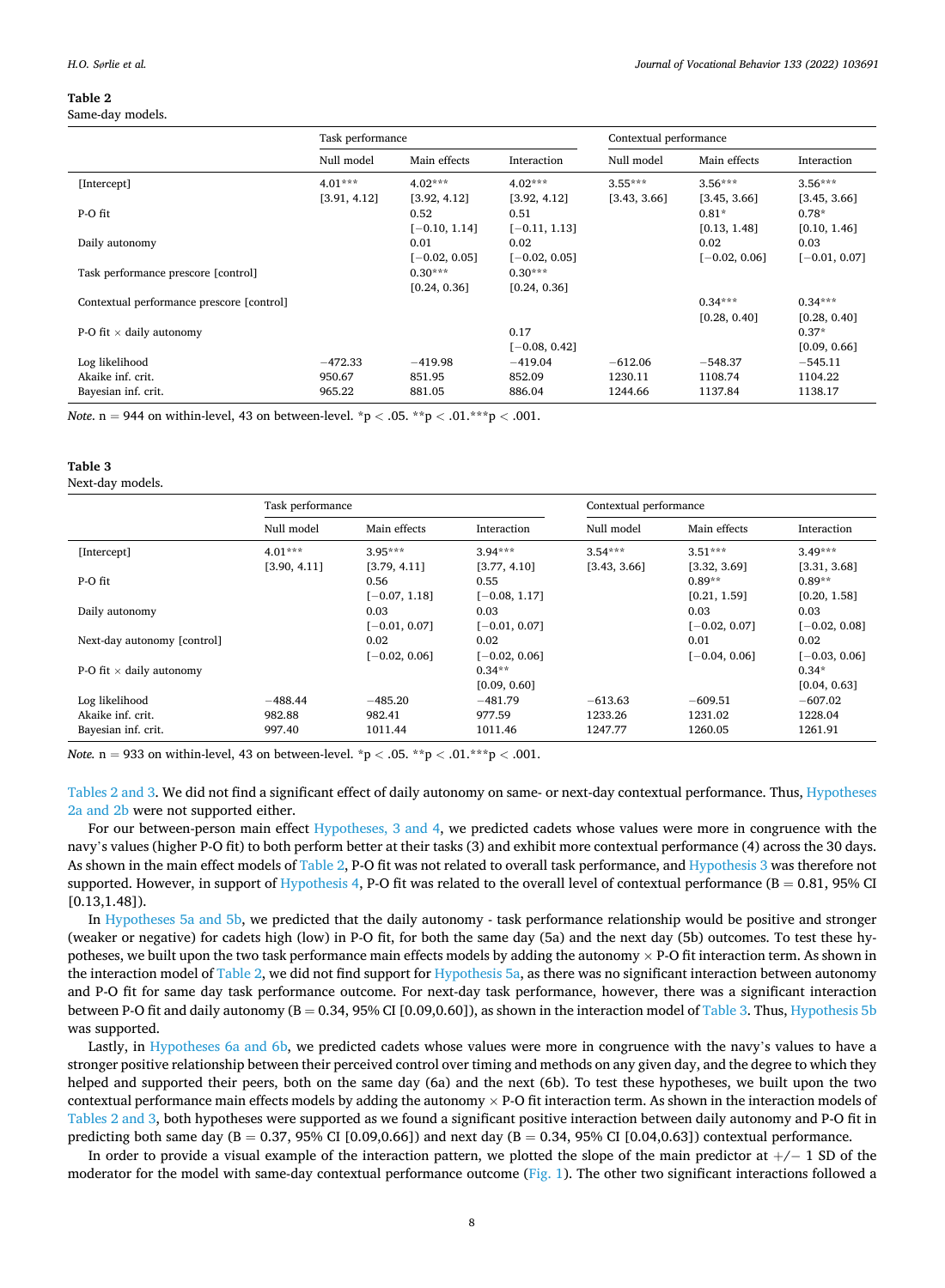<span id="page-8-0"></span>

**Fig. 1.** Interaction of daily autonomy and P-O fit on same day's contextual performance.

comparable visual pattern.

We used the Johnson-Neyman technique ([Preacher et al., 2006](#page-14-0)) to calculate the intervals of P-O fit (centered) for which the slope of daily autonomy was p *<* .05 in our models. For our next-day task performance model, this was outside [− 0.43, 0.03]. Similarly, for same-day contextual performance outcome, the slope of daily autonomy was p < .05 when P-O fit (centered) was outside [−0.37,



Fig. 2. Effect size of autonomy and P-O fit  $\times$  autonomy on performance with increasing time lag. *Note.* Figure shows unstandardized regression coefficients with 95% confidence intervals. X-axis shows number of days between predictor and outcome. Each model was controlled for daily autonomy on the same day as the outcome.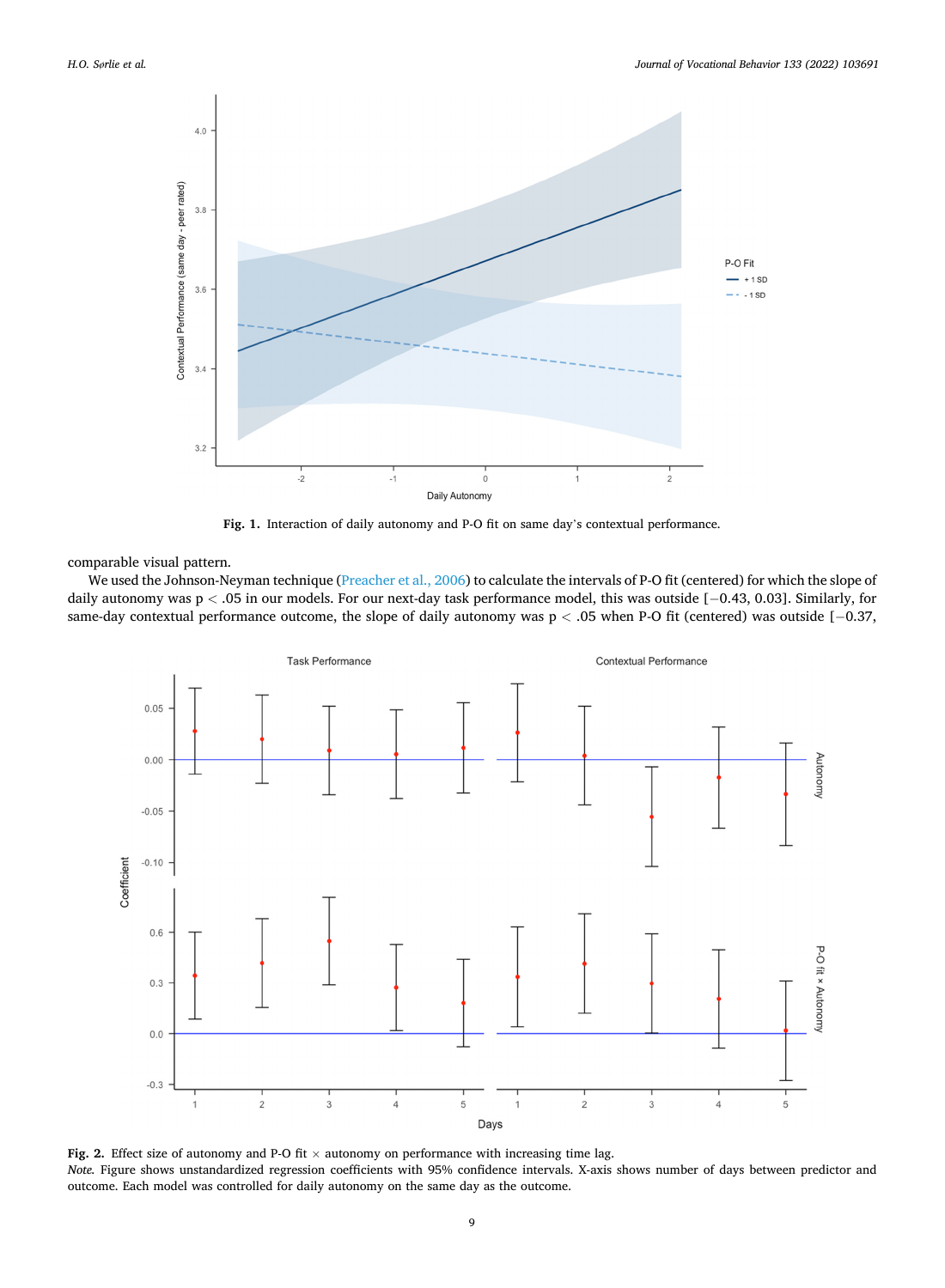0.05]. Lastly, in our next-day model for contextual performance, the slope of daily autonomy was p *<* .05 when P-O fit was outside the interval [− 0.77, 0.07]. The range of observed values for P-O fit (centered) was [− 0.63, 0.30].

#### *3.3. Research questions*

[Fig. 2](#page-8-0) shows the unstandardized regression coefficients including 95% confidence intervals for both daily autonomy and the P-O fit  $\times$  Autonomy interaction term, for both task- and contextual performance with iteratively longer time lags, up to five days.

With regards to RQ1, the lagged main effect of autonomy on task performance was not significant on any days tested. For RQ2, with contextual performance outcome, the main effect of autonomy was not significant on any day either, the exception being after three days, when it was negative (B =  $-0.06$ , 95% CI [ $-0.10$ , $-0.01$ ]).

However, regarding RO3, the effect of the P-O fit  $\times$  Autonomy interaction on task performance remained significant for four days, as it was  $B = 0.34$ , 95% CI [0.09,0.60] after one day,  $B = 0.42$ , 95% CI [0.16,0.68] after two days,  $B = 0.55$ , 95% CI [0.29,0.81] after three days and  $B = 0.27$ , 95% CI [0.02,0.53] after four days. After five days the effect was no longer significant.

Similarly for RQ4, the effect of the interaction on contextual performance was significant for three days, with  $B = 0.34$ , 95% CI [0.04,0.63] after one day,  $B = 0.41$ , 95% CI [0.12,0.71] after two days, and  $B = 0.30$ , 95% CI [0.00,0.59] after three days. On day four and five, this effect was not significant.

As the plot in [Fig. 2](#page-8-0) indicates, the effect of the P-O fit  $\times$  Autonomy interaction on peer-rated task performance appears to grow the first three days, before fading and disappearing on the fifth day. Similarly, with regards to peer-rated contextual performance, the effect of the interaction appears to grow the first two days before starting to fade, and the effect is gone the fourth day.

# **4. Discussion**

In the present study, we investigated how daily levels of situational autonomy are related to within-person fluctuations in task- and contextual performance both the same day and the next, as well as how P-O fit is related to between-person differences in performance across a 30 day period on board a sailing ship. Taking this further, we investigated to what extent P-O fit act as a personal key resource that potentially strengthens the daily within-person autonomy - performance relationship. As we expected resource accumulation through gain spirals to result in lagged effects, but were unable to hypothesize their specific durations, we used research questions to investigate these durations by extending the next-day models with iteratively longer outcome time lags up to and including five days.

To our surprise, the hypothesized relationships between daily autonomy and both performance outcomes were not significant. Also, higher P-O fit was generally associated with higher contextual performance, but not task performance. However, with the exception of same-day task performance, we did find that P-O fit positively moderates the relationship between autonomy and performance, thus supporting the proposition of P-O fit acting as a key resource. Also, the findings of our research questions add credence to these findings, indicating that P-O fit and autonomy interplay to result in both prolonged higher task- and contextual performance, but that the mechanism through which this affects task performance exhibits higher latency compared to contextual performance. In the following, we discuss these findings in more detail.

The lack of significant main effects of autonomy on performance in all four models tested in the present study is surprising, given that this is considered a well established relationship that has been documented on the between-person level in a range of studies spanning decades (e.g., [Christian et al., 2011;](#page-13-0) Hackman & [Lawler, 1971;](#page-13-0) Muecke & [Iseke, 2019;](#page-14-0) [Spector, 1986\)](#page-14-0). Fluctuations in individuals' perceptions of autonomy have also been found to relate to self-rated performance from one day to another [\(Demerouti et al.,](#page-13-0) [2015\)](#page-13-0), and even from one work episode to another ([Reina-Tamayo et al., 2017](#page-14-0)). However, evidence for a relationship at the betweenperson level does not in itself constitute evidence for the same relationship at the within-person level, and previous findings of this relationship at the within-person level are based on self-reported performance measures, potentially making them susceptible to common method bias and the danger of inflated effect sizes [\(Podsakoff et al., 2012\)](#page-14-0). Thus, the lack of significant main effects in the present study are interesting findings in themselves, and calls for additional studies investigating the autonomy – performance relationship at within-person level and with second source or even objective performance measures.

In light of the other findings in the present study, one possible explanation for this lack of link between autonomy and performance may be the importance of moderators of this relationship, specifically P-O fit. [Bakker \(2015\)](#page-12-0) proposes that the autonomy - performance relationship is responsive to trait-level moderators, and, as indicated by the interaction pattern in [Fig. 1,](#page-8-0) our results suggests that high P-O fit does not merely strengthen an already positive autonomy – performance relationship, but rather that the effect of autonomy on performance only occurs under the condition of high P-O fit. A cadet who experiences very low levels of P-O fit might not experience the preconditions necessary for high levels of autonomy to translate into high-quality performance, as they will have less trust in their organization, experience more threats and stressors, and not have the incentive of shared goals and values to make the sufficient effort to overcome these obstacles. Only when P-O fit is high cadets will experience their environment as safe from threats and stressors as they trust their organization to be a safe place, minimizing the fear of failure and allowing them to use their personal strengths to exploit the available opportunities. Our particular study setting, with the confined environment in which cadets are isolated with crew mates for a long period of time with hardly any external stimuli or room for privacy, might contribute to accentuate the importance of shared values with their organization. With little possibility for venting frustration outside working hours, and with the mission lasting long enough to avoid any honeymoon effects, the feeling of being at home in their organization, that derives from the psychological contract of shared values, might be especially important.

Although we did expect P-O fit to relate generally to both higher task- and contextual performance, the lack of relationship with task performance in our findings is not without precedence. Although P-O fit is indeed normally found to relate to both higher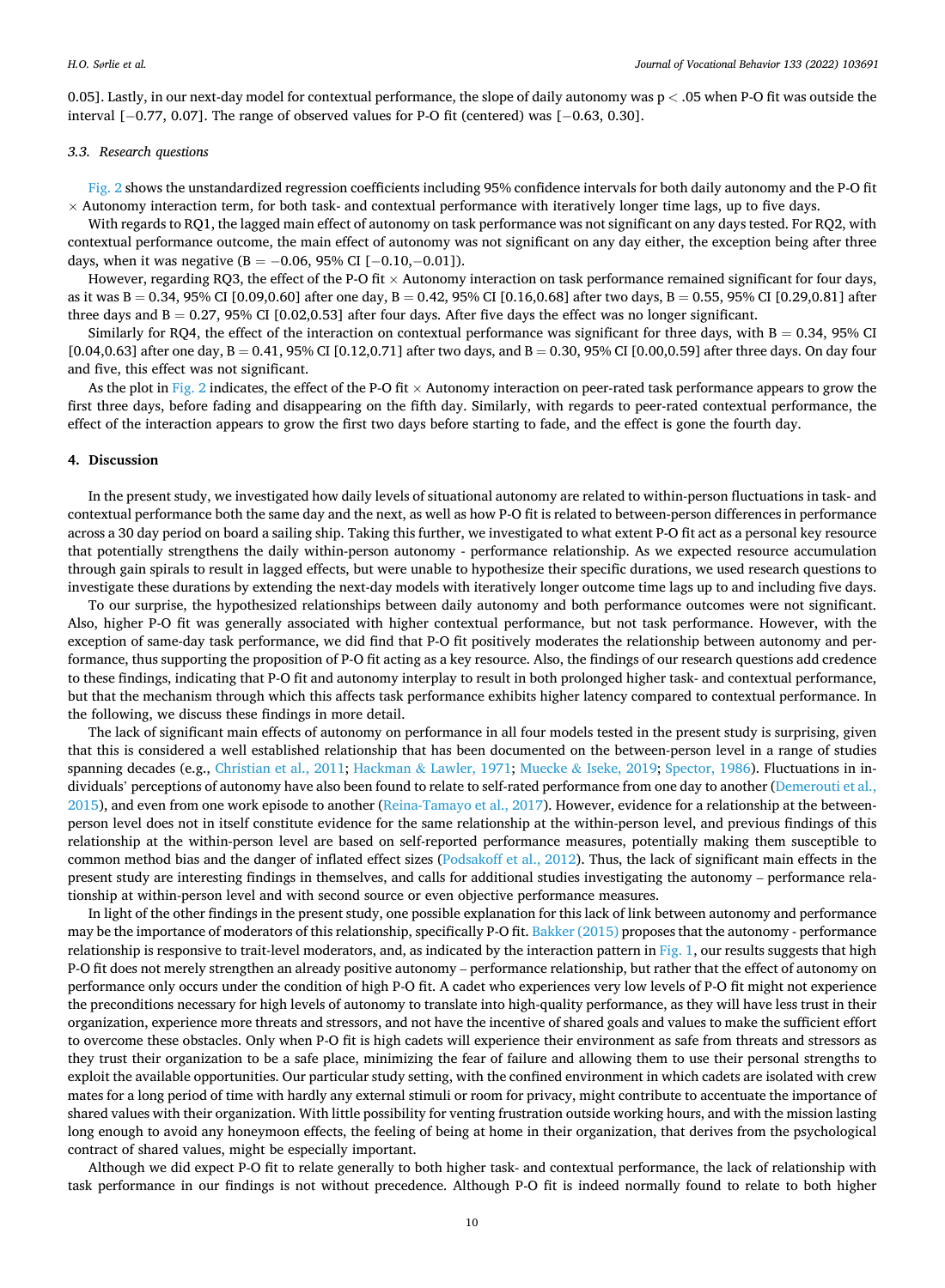contextual- and task performance, relationships with the latter are often slightly weaker, and sometimes nonsignificant [\(Arthur et al.,](#page-12-0) [2006;](#page-12-0) [Kristof-Brown et al., 2005\)](#page-13-0). While task performance consists of behaviors that are largely explicitly expected onboard the sailing ship, contextual performance relies more on the cadets' own volition to contribute to the best of their crew mates beyond what is expected. This might make contextual performance more susceptible, relative to task performance, to influences by the degree to which the cadets experience the psychological contract of shared values with their organization.

Our hypotheses concerning an interaction between P-O fit and within-person differences in autonomy were supported for both same-day and next-day contextual performance outcome, and next-day task performance. The results of our analysis to answer our research questions contribute to shed light on the dynamic of these relationships. Again, having autonomy one day should make it easier to accumulate even more resources that are available the following day. And, taken together, our findings indicate that this resource accumulation through gain spirals does indeed happen, but is dependent upon high P-O fit, and time; Without P-O fit being taken into account, high autonomy does not seem to be sufficient to result in resource accumulation or performance. When P-O fit is low, the cadets are not able to utilize any autonomy in a way that enhances performance. This might be because being given autonomy while not feeling at home in their organization, i.e. with low P-O fit, only makes them feel frustrated and afraid to do something wrong. However, when trusting and feeling comfortable in their organization, free from stressors and threats, autonomy provides an opportunity to flourish and thrive. And since this makes them better situated to gain even more resources, the effect of the initial autonomy persists as it diversifies into other resources, before it fades out after several days. In the case of contextual performance, this seems to happen quicker, with results being noticeable the same day and lasting for an additional three days after that. For task performance, the effect is only noticeable the day after, but is then present for the same period of time, a total of four days. If high value congruence is a necessary prerequisite for these gain spirals to occur, a high-fit environment may be regarded as fertile soil in which individuals can grow and thrive, given resources. As such, the results appear to lend credence to the notion that P-O fit is a Key Resource that facilitates the activation of the situational resource autonomy. Furthermore, even with high P-O fit, this dynamic does not happen instantly but requires a few days to unfold before the effect fades again. One possible reason for the higher latency of the effect on task- than contextual performance might be that having autonomy in itself more easily lends itself to act beyond task performance behaviors like supporting and helping colleagues. The effect of autonomy on task performance might to a higher degree work through resource accumulation, as high autonomy one day diversifies into other resources like performance feedback or social support, that more easily translates to higher task performance the following day. However, more research is needed to entangle these relationships that play out as gain spirals and resource accumulation develops over time. Particularly, applying within-person designs that capture this dynamic from day to day but that include several different situational resources could make it possible to trace the effect of an initial day's autonomy on performance a few days after, mediated through e.g. social support on the days between.

#### *4.1. Implications for research and practice*

The present study proposes P-O fit as a key resource within the multilevel framework of JD-R theory. We consider this to be the most important contribution of the present study, as it corroborates the multilevel framework of JD-R theory by documenting a novel key resource acting as trait-level moderator of the relationship between a situational job resource and performance ([Bakker, 2015](#page-12-0)). Beyond lending credence to this theoretical framework in general, our findings provide a personal key resource that is not a personality trait, which is what research within this field so far has tended to focus on ([Bakker et al., 2019;](#page-12-0) [Du et al., 2018](#page-13-0); [Hetland et al., 2018](#page-13-0)). Rather, our findings show that the values of organizational members matter, as congruence with the organization's values contribute to shape behavior and determine how organizational members capitalize on situational resources.

The practical importance of P-O fit for organizations has long been debated, as empirical research has shown generalizable but moderate or weak direct relationships with important work behaviors and attitudes (Barrick & [Parks-Leduc, 2019](#page-12-0)). However, we argue that regarding value congruence as a key resource through a JD-R lens broadens our understanding of P-O fit and its effects. Thus, a second theoretical contribution of the present study is to contribute to bridge JD-R theory and the P-E fit literature, of which P-O fit is a part. JD-R theory has become one of the most important frameworks through which we seek to understand the processes underlying concepts in the work domain like well-being, performance, burnout and engagement. P-E fit, on its side, is one of the most persistent and enduring paradigms for researching organizational behavior (Barrick & [Parks-Leduc, 2019\)](#page-12-0). Conceptualizing "fit" as a key resource bridges the two. This entails that P-O fit may facilitate the accumulation and activation of other situational resources as well. We have only investigated its relationship with autonomy in that respect, and more research investigating this for a broader set of situational job resources would be needed.

Third, although lagged effects through resource accumulation and gain spirals have been predicted [\(Bakker, 2015](#page-12-0)), there is a current lack of theory with which to specifically hypothesize the duration of these effects. Although we did not develop such theory in the present study, we believe that this first attempt at proposing and empirically investigating these temporal effects might prove useful in doing so in the future. Knowledge about the duration of resource effects will inform organization theory regarding the need to reinforce situational resources, and whether *variance* in resources like autonomy costs energy and impacts motivation. Knowledge about the role of key resources in this dynamic process will inform theory regarding the psychological function of key resources in managing situational resources such as autonomy. For example, when individuals experience a good (vs. poor) fit with their organization, they may anticipate that low levels of situational autonomy will be followed by higher levels of autonomy. Thus, P-O fit may function as a key resource and buffer the impact of temporal changes in situational resources.

The lack of significant main effects of autonomy on performance has some implications. Although well established at the betweenperson level, documentation of this relationship at the within-person level is still scarce, and based on self-report performance measures. If this lack of relationship at the within-person level is replicated in future studies, our understanding of the factors on which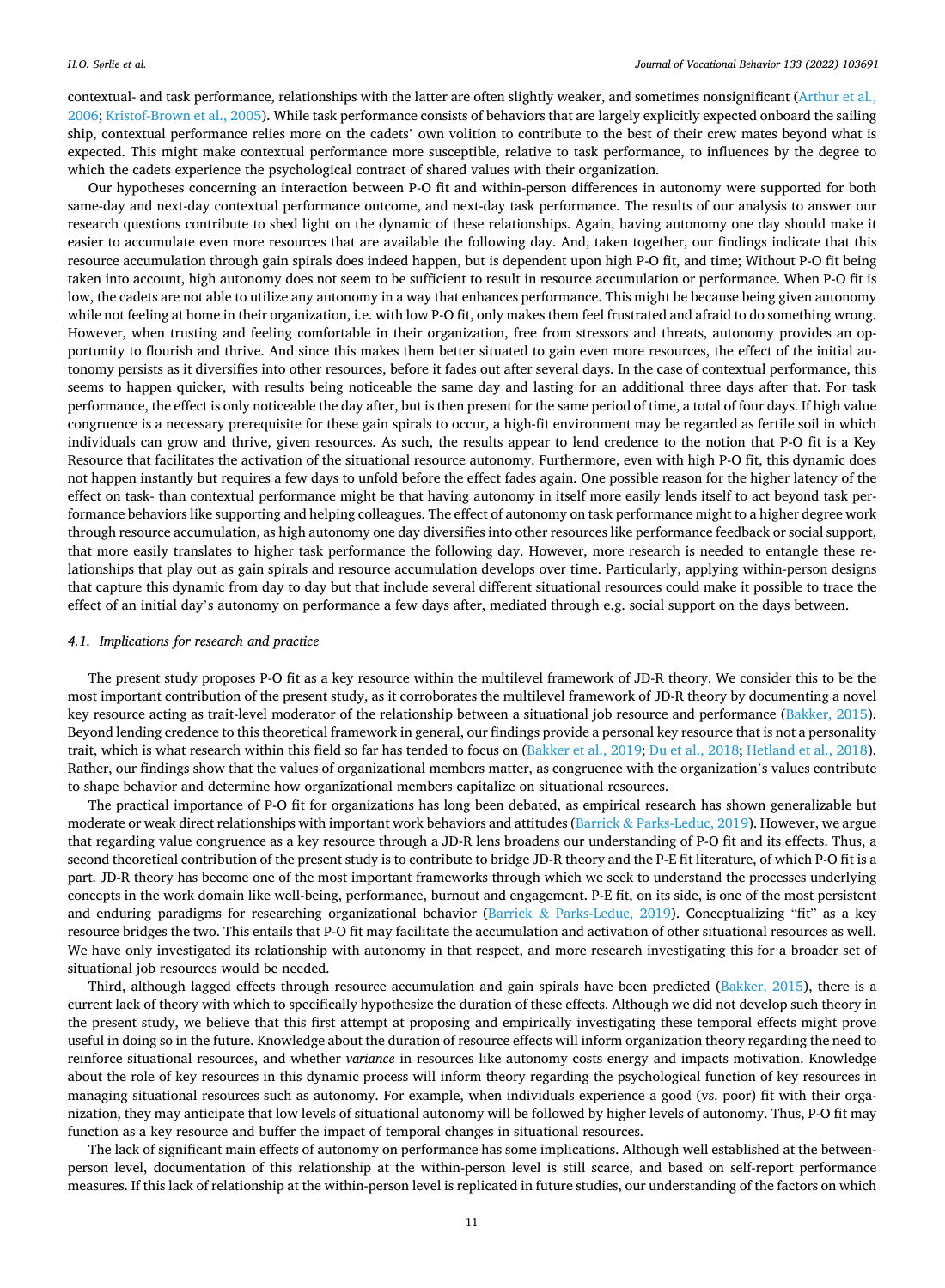this relationship depends might need adjustment. One such theoretical implication might be that autonomy should not unconditionally be expected to predict within-person performance, but that for such performance to be observable by others (i.e. peer-ratings) the situational resource autonomy is also dependent on other resources. Such resources might be stable personal resources like P-O fit, but they might also be other situational resources. For an in-depth discussion of possible moderators of the autonomy – performance relationship, we refer to [Langfred and Moye \(2004\)](#page-13-0) that consider both motivational, informational and structural mechanisms through which this relationship is amplified or attenuated. Also in line with the findings of this study, a consequence could be that researchers employ study designs and methods that take the temporal dimension into account, letting the process unfold before measuring the effect. For practitioners, this would imply that awarding employees more autonomy will not unconditionally lead to immediate increases in task performance, but that the environment and temporal dimension will have to be taken into account as well.

From an applied point of view, the present study provides an added argument to consider P-O fit for personnel selection. The efficacy of predictors used for personnel selection is normally measured by the degree to which they predict important outcomes like performance, engagement or turnover intention. P-O fit has already been shown to add incremental predictive validity to both work engagement and task performance beyond both intelligence and personality, which are commonly used selection methods (Sø[rlie et al.,](#page-14-0) [2020\)](#page-14-0). Our results show a direct relationship between P-O fit and contextual performance, not task performance. More importantly however, the multilevel framework of JD-R theory posits that the value of key resources lies not only in this direct relationship, but in the degree to which they facilitate and strengthen the relationships between situational job resources and the same important outcomes. As P-O fit might also facilitate the use, and enhance the positive effect, of situational job resources, its value as a selection method might thus be higher than initially thought. In that respect, it is important that we have utilized indirect measures of objective P-O fit, as opposed to perceived or self-rated fit. This is because indirect measures of objective P-O fit is the operationalization of P-O fit which is best suited for inclusion in personnel selection test batteries, since they can be assessed indirectly and cost effectively for a large number of applicants without prior knowledge of the organization (Sø[rlie et al., 2020\)](#page-14-0).

#### *4.2. Methodological considerations*

In this study, we used peer ratings of both task- and contextual performance, and self-reported autonomy. In addition, each cadet's performance was rated by two peers, independently, for each day, with the mean value being used as the measure. This is one of the strengths of this study, as it should contribute to minimize common method bias in our sample [\(Podsakoff et al., 2012\)](#page-14-0). To our knowledge, this is the first study to report on the relationship between within-person differences in self-reported autonomy, and corresponding levels of peer rated task- and contextual performance. However, since the cadets work, sleep and live so closely together onboard the sailing ship, it is very likely that the rater and the rated know each other very well. As such, the peer rated performance measures could become biased by the degree to which raters like those they rate, or even their perceived degree of P-O fit.

Another methodological strength is the use of indirect measures of objective P-O fit, as this reduces the potential for common method variance in our sample. That being said, subjective measures of P-O fit would be conceptually closer to identification with the organization (Edwards & [Cable, 2009\)](#page-13-0), and we encourage future research to investigate both forms of fit simultaneously. The organizational reference profile which we used to calculate P-O fit for the cadets in our study was measured at the branch level. That is, P-O fit is here the value congruence between the individual cadet and the Norwegian Navy. However, the armed forces is a large and diverse organization, and we do not know if our results would have been different if we had used either a lower (i.e. the naval academy) or a higher (i.e. the armed forces) organizational level as the focal level for measuring P-O fit. Research on differences in organizational reference profiles across different levels of the organization, as measured with the OCP, seems to be currently lacking, and we do not claim to know what the optimal organizational level to measure the organizational reference profile is. Also, more knowledge about the development of P-O fit over time is needed. This concerns both how stable organizational culture is over time, as measured with the OCP, and the stability of personal preferences [\(Cooper-Thomas et al., 2004](#page-13-0)).

Further, the response rate for our organizational reference profile was 18,5%. This is undoubtedly low. However, the sample of 200 randomly selected naval officers and NCOs that received the questionnaire for establishing the organizational reference profile, did so without prior notice, and without having consented to participate. The Organizational Culture Profile measure can by many be perceived to be less intuitive than Likert style measures, that many are familiar with, and normally requires some explanation. These two factors taken together probably explain much of the low response rate. Since the organizational reference profile only consists of the point-value mean scores of each item of the OCP, the response rate is probably less of a problem than it would have been if variation in scores was also taken into account. However, it does leave open the question of a systematic bias in responses. As this questionnaire was administered anonymously and without demographic questions, we cannot know if this is the case with our organizational reference profile.

Though the setting and sample from which we collected data might seem ideal from the viewpoint of reducing variance attributable to specific positions, our sample is arguably an extreme case with a confined environment and forced daily rotations. One concern might therefore be that our findings are not generalizable to other more common work situations, and, pending replication of our findings in more diverse work settings, these results should not be generalized. However, in our sample 33% of the variation in autonomy was attributable to the within-person level. Other studies have found this share to be generally higher, anywhere in the range 33–65%, in a range of diverse settings and occupations (e.g., [De Gieter et al., 2018](#page-13-0); [Demerouti et al., 2015;](#page-13-0) [Petrou et al., 2012](#page-14-0); [Xanthopoulou et al., 2009\)](#page-14-0). Thus, we find that even with relatively low variation in the autonomy cadets experienced from day to day in the confined environment in which we conducted our study, variation in cadets' perception of autonomy has predictable effects. The present study is therefore likely a conservative test, and we would expect similar results to be found elsewhere as well. Also, some of the effect sizes in our results are quite small, indicating that they should be interpreted with caution. However, they do form a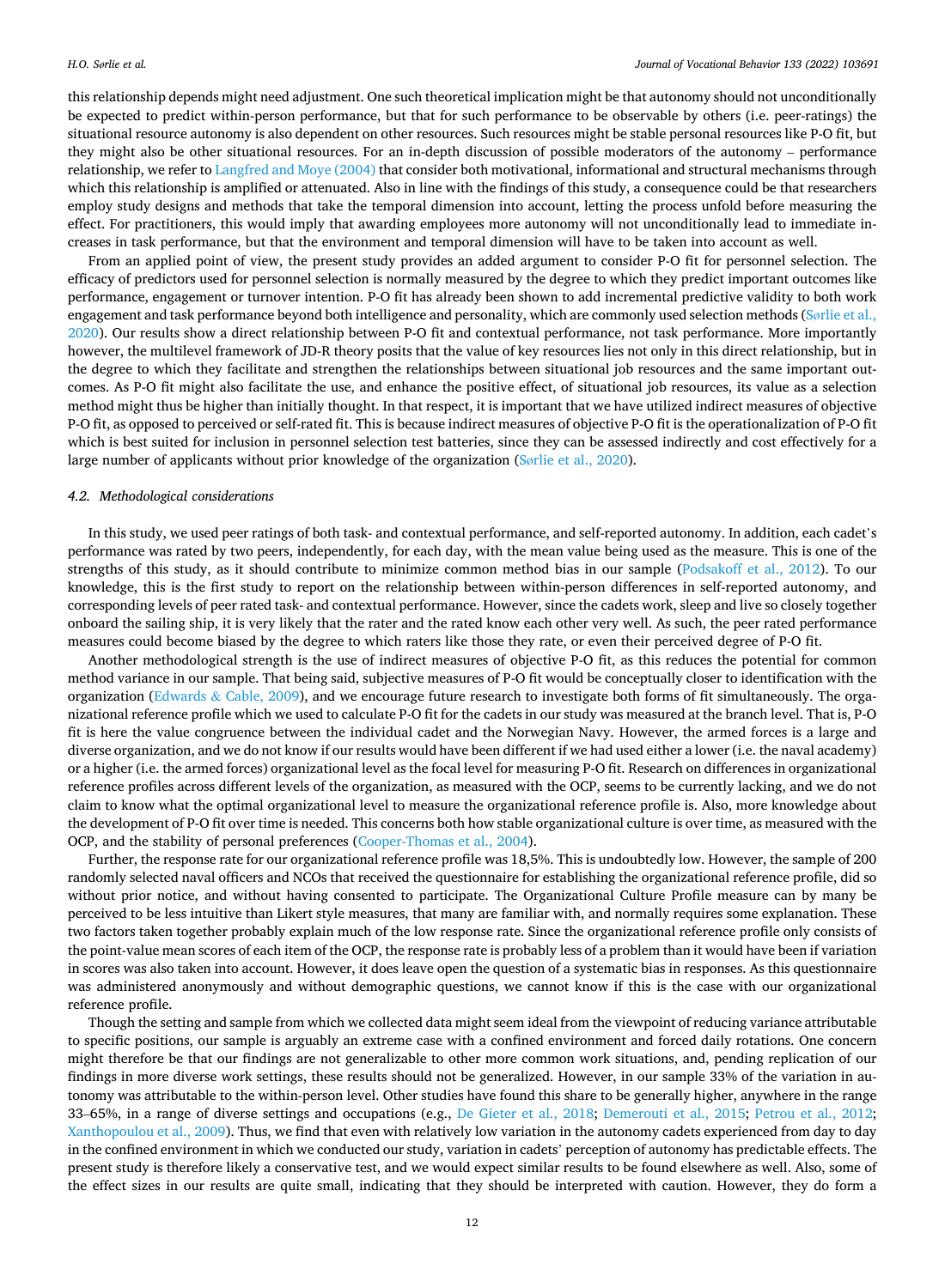<span id="page-12-0"></span>consistent pattern across dependent variables and days, and small effect sizes should not be dismissed as unimportant only because they are small, but be regarded as the norm, as they form the building blocks of a coherent cumulative science (Götz [et al., 2022](#page-13-0)).

# **5. Conclusion**

Letting employees influence how they complete their own tasks, including methods and timing, is generally expected to result in higher job performance. The results of this study suggests that this is not necessarily so, but that this relationship may be dependent upon other resources available to the person, and time. Specifically, P-O fit, the value congruence between the person and the organization, was found to moderate this relationship. The relationship between daily levels of autonomy and how well cadets performed at their tasks as well as how supportive they were to their colleagues, was dependent upon high P-O fit, and the effect needed a day or two to consolidate itself. In addition, P-O fit was in itself positively related to contextual-, but not task performance. More research on how P-O fit interplays with other situational resources is needed in order to establish P-O fit as a key resource. However, our evidence provides a starting point for doing this, and also underscores the importance of considering P-O fit for organizations.

## **Author note**

This research did not receive any specific grant from funding agencies in the public, commercial or not-for-profit sectors.

#### **CRediT authorship contribution statement**

**Henrik O. Sørlie:** Conceptualization, Methodology, Software, Validation, Formal analysis, Investigation, Writing – original draft, Visualization. **Jørn Hetland:** Conceptualization, Methodology, Validation, Formal analysis, Investigation, Resources, Writing – review & editing, Supervision. **Arnold B. Bakker:** Conceptualization, Methodology, Writing – review & editing, Supervision. **Roar Espevik:**  Conceptualization, Investigation, Resources, Data curation. **Olav K. Olsen:** Conceptualization, Investigation, Resources, Data curation.

#### **Declaration of competing interest**

The authors declare that they have no known competing financial interests or personal relationships that could have appeared to influence the work reported in this paper.

# **References**

Arthur, W., Bell, S. T., Villado, A. J., & Doverspike, D. (2006). The use of person-organization fit in employment decision making: An assessment of its criterion-related validity. *Journal of Applied Psychology, 91*(4), 786–801. <https://doi.org/10.1037/0021-9010.91.4.786>

Aust, F., & Barth, M. (2020). papaja: Create APA manuscripts with R Markdown. Retrieved from [https://github.com/crsh/papaja.](https://github.com/crsh/papaja)

- Bakker, A. B. (2015). Towards a multilevel approach of employee well-being. *European Journal of Work and Organizational Psychology, 24*(6), 839–843. [https://doi.](https://doi.org/10.1080/1359432X.2015.1071423) [org/10.1080/1359432X.2015.1071423](https://doi.org/10.1080/1359432X.2015.1071423)
- Bakker, A. B., & de Vries, J. D. (2021). Job demands-resources theory and self-regulation: New explanations and remedies for job burnout. *Anxiety, Stress, & Coping, 34*  (1), 1–21. <https://doi.org/10.1080/10615806.2020.1797695>
- Bakker, A. B., & Demerouti, E. (2017). Job demands-resources theory: Taking stock and looking forward. *Journal of Occupational Health Psychology, 22*(3), 273–285. <https://doi.org/10.1037/ocp0000056>
- Bakker, A. B., Demerouti, E., & Verbeke, W. (2004). Using the job demands-resources model to predict burnout and performance. *Human Resource Management, 43*(1), 83–104. <https://doi.org/10.1002/hrm.20004>
- Bakker, A. B., Hetland, J., Olsen, O. K., & Espevik, R. (2019). Daily strengths use and employee well-being: The moderating role of personality. *Journal of Occupational and Organizational Psychology, 92*(1), 144–168. <https://doi.org/10.1111/joop.12243>
- Bakker, A. B., Hetland, J., Olsen, O. K., Espevik, R., & De Vries, J. D. (2020). Job crafting and playful work design: Links with performance during busy and quiet days. *Journal of Vocational Behavior, 122*, Article 103478. <https://doi.org/10.1016/j.jvb.2020.103478>
- Barrick, M. R., & Parks-Leduc, L. (2019). Selection for fit. *Annual Review of Organizational Psychology and Organizational Behavior, 6*(1), 171–193. [https://doi.org/](https://doi.org/10.1146/annurev-orgpsych-012218-015028)  [10.1146/annurev-orgpsych-012218-015028](https://doi.org/10.1146/annurev-orgpsych-012218-015028)
- Bates, D., Mächler, M., Bolker, B., & Walker, S. (2015). Fitting linear mixed-effects models using Lme4. *Journal of Statistical Software, 67*(1). [https://doi.org/10.18637/](https://doi.org/10.18637/jss.v067.i01) [jss.v067.i01](https://doi.org/10.18637/jss.v067.i01)
- Bizzi, L., & Soda, G. (2011). The paradox of authentic selves and chameleons: Self-monitoring, perceived job autonomy and contextual performance: Self-monitoring, autonomy and contextual performance. *British Journal of Management, 22*(2), 324–339.<https://doi.org/10.1111/j.1467-8551.2011.00747.x>
- Bogler, R., & Somech, A. (2004). Influence of teacher empowerment on teachers' organizational commitment, professional commitment and organizational
- citizenship behavior in schools. *Teaching and Teacher Education, 20*(3), 277–289.<https://doi.org/10.1016/j.tate.2004.02.003> Bono, J. E., & Judge, T. A. (2003). Self-concordance at work: Toward understanding the motivational effects of transformational leaders. *The Academy of Management Journal, 46*(5), 554–571. <https://doi.org/10.2307/30040649>
- [Borman, W. C., & Motowidlo, S. J. \(1993\). Expanding the criterion domain to include elements of contextual performance. In](http://refhub.elsevier.com/S0001-8791(22)00002-1/rf202201220030337201) *Personnel selection in organizations* (pp. 71–[98\). Jossey-Bass Inc.](http://refhub.elsevier.com/S0001-8791(22)00002-1/rf202201220030337201)
- Breevaart, K., Bakker, A. B., Hetland, J., Demerouti, E., Olsen, O. K., & Espevik, R. (2014). Daily transactional and transformational leadership and daily employee engagement. *Journal of Occupational and Organizational Psychology, 87*(1), 138–157. <https://doi.org/10.1111/joop.12041>
- Brislin, R. W. (1970). Back-translation for cross-cultural research. *Journal of Cross-Cultural Psychology, 1*(3), 185–216. [https://doi.org/10.1177/](https://doi.org/10.1177/135910457000100301)  [135910457000100301](https://doi.org/10.1177/135910457000100301)
- Cable, D. M., & Judge, T. A. (1997). Interviewers' perceptions of person-organization fit and organizational selection decisions. *Journal of Applied Psychology, 82*(4), 546–561. <https://doi.org/10.1037/0021-9010.82.4.546>
- Chhabra, B. (2016). Work role stressors and employee outcomes: Investigating the moderating role of subjective person-organization and person-job fit perceptions in indian organizations. *International Journal of Organizational Analysis, 24*(3), 390–414. <https://doi.org/10.1108/IJOA-11-2013-0722>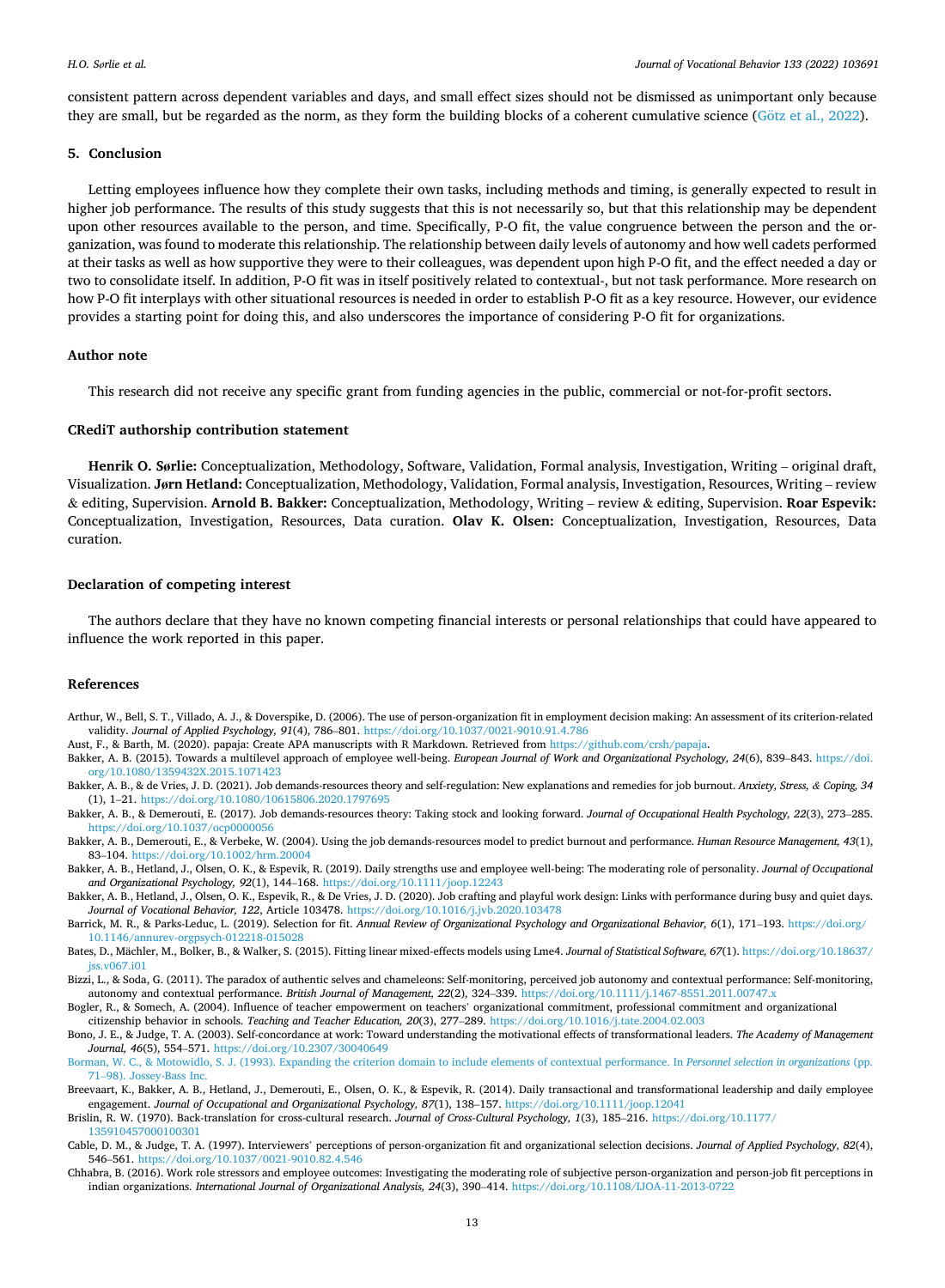- <span id="page-13-0"></span>Christian, M. S., Garza, A. S., & Slaughter, J. E. (2011). Work engagement: A quantitative review and test of its relations with task and contextual performance. *Personnel Psychology, 64*(1), 89–136.<https://doi.org/10.1111/j.1744-6570.2010.01203.x>
- Chung, Y. W. (2017). The role of person-organization fit and perceived organizational support in the relationship between workplace ostracism and behavioral outcomes. *Australian Journal of Management, 42*(2), 328–349.<https://doi.org/10.1177/0312896215611190>
- Conway, J. M. (1999). Distinguishing contextual performance from task performance for managerial jobs. *Journal of Applied Psychology, 84*(1), 3–13. [https://doi.org/](https://doi.org/10.1037/0021-9010.84.1.3) [10.1037/0021-9010.84.1.3](https://doi.org/10.1037/0021-9010.84.1.3)
- Cooper-Thomas, H. D., van Vianen, A., & Anderson, N. (2004). Changes in person-organization fit: The impact of socialization tactics on perceived and actual P-O fit. *European Journal of Work and Organizational Psychology, 13*(1), 52–78. <https://doi.org/10.1080/13594320344000246>
- Cortina, J. M. (1993). What is coefficient alpha? An examination of theory and applications. *Journal of Applied Psychology, 78*(1), 98–104. [https://doi.org/10.1037/](https://doi.org/10.1037/0021-9010.78.1.98) [0021-9010.78.1.98](https://doi.org/10.1037/0021-9010.78.1.98)
- Culbertson, S. S., Mills, M. J., & Fullagar, C. J. (2012). Work engagement and work-family facilitation: Making homes happier through positive affective spillover. *Human Relations, 65*(9), 1155–1177. <https://doi.org/10.1177/0018726712440295>
- De Gieter, S., Hofmans, J., & Bakker, A. B. (2018). Need satisfaction at work, job strain, and performance: A diary study. *Journal of Occupational Health Psychology, 23*  (3), 361–372. <https://doi.org/10.1037/ocp0000098>
- Delgado-Rodríguez, N., Hernández-Fernaud, E., Rosales, C., Díaz-Vilela, L., Isla-Díaz, R., & Díaz-Cabrera, D. (2018). Contextual performance in academic settings: The role of personality, self-efficacy, and impression management. *Revista de Psicología Del Trabajo y de Las Organizaciones, 1*–*6*.<https://doi.org/10.5093/jwop2018a8>
- Demerouti, E., Bakker, A. B., & Halbesleben, J. R. B. (2015). Productive and counterproductive job crafting: A daily diary study. *Journal of Occupational Health Psychology, 20*(4), 457–469.<https://doi.org/10.1037/a0039002>
- Demerouti, E., Xanthopoulou, D., Tsaousis, I., & Bakker, A. B. (2014). Disentangling task and contextual performance: A multitrait-multimethod approach. *Journal of*  Personnel Psychology, 13(2), 59-69. https://doi.org/10.1027/1866-5888/a00010-
- Du, D., Derks, D., Bakker, A. B., & Lu, C. (2018). Does homesickness undermine the potential of job resources? A perspective from the work-home resources model. *Journal of Organizational Behavior, 39*(1), 96–112.<https://doi.org/10.1002/job.2212>
- Dunn, T. J., Baguley, T., & Brunsden, V. (2014). From alpha to omega: A practical solution to the pervasive problem of internal consistency estimation. *British Journal of Psychology, 105*(3), 399–412. <https://doi.org/10.1111/bjop.12046>
- Edwards, J. R., & Cable, D. M. (2009). The value of value congruence. *Journal of Applied Psychology, 94*(3), 654–677. <https://doi.org/10.1037/a0014891> Farzaneh, J., Dehghanpour Farashah, A., & Kazemi, M. (2014). The impact of person-job fit and person-organization fit on OCB: The mediating and moderating effects
- of organizational commitment and psychological empowerment. *Personnel Review, 43*(5), 672–691. <https://doi.org/10.1108/PR-07-2013-0118>
- Fosse, T. H., Buch, R., Säfvenbom, R., & Martinussen, M. (2015). The impact of personality and self-efficacy on academic and military performance: The mediating role of self-efficacy. *Journal of Military Studies, 6*(1), 47–65.<https://doi.org/10.1515/jms-2016-0197>
- Goodman, S. A., & Svyantek, D. J. (1999). Person-organization fit and contextual performance: Do shared values matter. *Journal of Vocational Behavior, 55*(2), 254–275. <https://doi.org/10.1006/jvbe.1998.1682>
- Götz, F. M., Gosling, S. D., & Rentfrow, P. J. (2022). Small effects: The indispensable foundation for a cumulative psychological science. *Perspectives on Psychological Science, 17*(1), 205–215. [https://doi.org/10.1177/1745691620984483,](https://doi.org/10.1177/1745691620984483) 174569162098448.
- Hackman, J. R., & Lawler, E. E. (1971). Employee reactions to job characteristics. *Journal of Applied Psychology, 55*(3), 259–286. <https://doi.org/10.1037/h0031152> Hackman, J. R., & Oldham, G. R. (1976). Motivation through the design of work: Test of a theory. *Organizational Behavior and Human Performance, 16*(2), 250–279. [https://doi.org/10.1016/0030-5073\(76\)90016-7](https://doi.org/10.1016/0030-5073(76)90016-7)
- Halbesleben, J. R. B., Neveu, J.-P., Paustian-Underdahl, S. C., & Westman, M. (2014). Getting to the "COR": Understanding the role of resources in conservation of resources theory. *Journal of Management, 40*(5), 1334–1364. <https://doi.org/10.1177/0149206314527130>
- Harris, M. M., & Schaubroeck, J. (1988). A meta-analysis of self-supervisor, self-peer, and peer-supervisor ratings. *Personnel Psychology, 41*(1), 43–62. [https://doi.org/](https://doi.org/10.1111/j.1744-6570.1988.tb00631.x) [10.1111/j.1744-6570.1988.tb00631.x](https://doi.org/10.1111/j.1744-6570.1988.tb00631.x)
- Haworth, C. L., & Levy, P. E. (2001). The importance of instrumentality beliefs in the prediction of organizational citizenship behaviors. *Journal of Vocational Behavior, 59*(1), 64–75. <https://doi.org/10.1006/jvbe.2000.1784>
- Hetland, J., Hetland, H., Bakker, A. B., & Demerouti, E. (2018). Daily transformational leadership and employee job crafting: The role of promotion focus. *European Management Journal, 36*(6), 746–756.<https://doi.org/10.1016/j.emj.2018.01.002>
- Hobfoll, S. E. (1989). Conservation of resources: A new attempt at conceptualizing stress. *American Psychologist, 44*(3), 513–524. [https://doi.org/10.1037/0003-](https://doi.org/10.1037/0003-066X.44.3.513)  066Y 44.3.513
- Hobfoll, S. E., Halbesleben, J., Neveu, J.-P., & Westman, M. (2018). Conservation of resources in the organizational context: The reality of resources and their consequences. *Annual Review of Organizational Psychology and Organizational Behavior, 5*(1), 103–128. [https://doi.org/10.1146/annurev-orgpsych-032117-](https://doi.org/10.1146/annurev-orgpsych-032117-104640)  [104640](https://doi.org/10.1146/annurev-orgpsych-032117-104640)
- Hoffman, B. J., & Woehr, D. J. (2006). A quantitative review of the relationship between person-organization fit and behavioral outcomes. *Journal of Vocational Behavior, 68*(3), 389–399.<https://doi.org/10.1016/j.jvb.2005.08.003>
- Jin, M. H., McDonald, B., & Park, J. (2018). Does public service motivation matter in public higher education? Testing the theories of person-organization fit and organizational commitment through a serial multiple mediation model. *The American Review of Public Administration, 48*(1), 82–97. [https://doi.org/10.1177/](https://doi.org/10.1177/0275074016652243)  [0275074016652243](https://doi.org/10.1177/0275074016652243)
- Kahn, W. A. (1990). Psychological conditions of personal engagement and disengagement at work. *Academy of Management Journal, 33*(4), 692–724. [https://doi.org/](https://doi.org/10.2307/256287) [10.2307/256287](https://doi.org/10.2307/256287)
- Kelley, K. (2007). Methods for the behavioral, educational, and social sciences: An R package. *Behavior Research Methods, 39*(4), 979–984. [https://doi.org/10.3758/](https://doi.org/10.3758/BF03192993) [BF03192993](https://doi.org/10.3758/BF03192993)
- Kristof, A. L. (1996). Person-organization fit: An integrative review of its conceptualizations, measurement, and implications. *Personnel Psychology, 49*(1), 1–49. <https://doi.org/10.1111/j.1744-6570.1996.tb01790.x>
- Kristof-Brown, A. L., Zimmerman, R. D., & Johnson, E. C. (2005). Consequences of individuals' fit at work: A meta-analysis of person-job, person-organization, persongroup, and person-supervisor fit. *Personnel Psychology, 58*(2), 281-342. https://doi.org/10.1111/j.1744-6570.2005.00672.
- Langfred, C. W., & Moye, N. A. (2004). Effects of task autonomy on performance: An extended model considering motivational, informational, and structural mechanisms. *Journal of Applied Psychology, 89*(6), 934–945. <https://doi.org/10.1037/0021-9010.89.6.934>
- Larson, R. W., & Almeida, D. M. (1999). Emotional transmission in the daily lives of families: A new paradigm for studying family process. *Journal of Marriage and the Family, 61*(1), 5. <https://doi.org/10.2307/353879>
- Lemmon, G., & Wayne, S. J. (2015). Underlying motives of organizational citizenship behavior: Comparing egoistic and altruistic motivations. *Journal of Leadership & Organizational Studies, 22*(2), 129–148.<https://doi.org/10.1177/1548051814535638>
- Long, J. A. (2019). Comprehensive, User-Friendly Toolkit for Probing Interactions. [https://cran.r-project.org/package](https://cran.r-project.org/package=interactions)=interactions. R package version 1.1.0.
- Macey, W. H., & Schneider, B. (2008). The meaning of employee engagement. *Industrial and Organizational Psychology, 1*(1), 3–30. [https://doi.org/10.1111/j.1754-](https://doi.org/10.1111/j.1754-9434.2007.0002.x) 0434.2007.0002.
- MacKenzie, S. B., Podsakoff, P. M., & Fetter, R. (1991). Organizational citizenship behavior and objective productivity as determinants of managerial evaluations of salespersons' performance. *Organizational Behavior and Human Decision Processes*, 50(1), 123-150. https://doi.org/10.1016/0749-5978(91)90037-1
- Malik, N., & Dhar, R. L. (2017). Authentic leadership and its impact on extra role behaviour of nurses: The mediating role of psychological capital and the moderating role of autonomy. *Personnel Review, 46*(2), 277–296.<https://doi.org/10.1108/PR-05-2015-0140>
- Morera, O. F., & Stokes, S. M. (2016). Coefficient α as a measure of test score reliability: Review of 3 popular misconceptions. *American Journal of Public Health, 106*(3), 458–461. <https://doi.org/10.2105/AJPH.2015.302993>
- Morgeson, F. P., & Humphrey, S. E. (2006). The work design questionnaire (WDQ): Developing and validating a comprehensive measure for assessing job design and the nature of work. *Journal of Applied Psychology, 91*(6), 1321–1339. <https://doi.org/10.1037/0021-9010.91.6.1321>